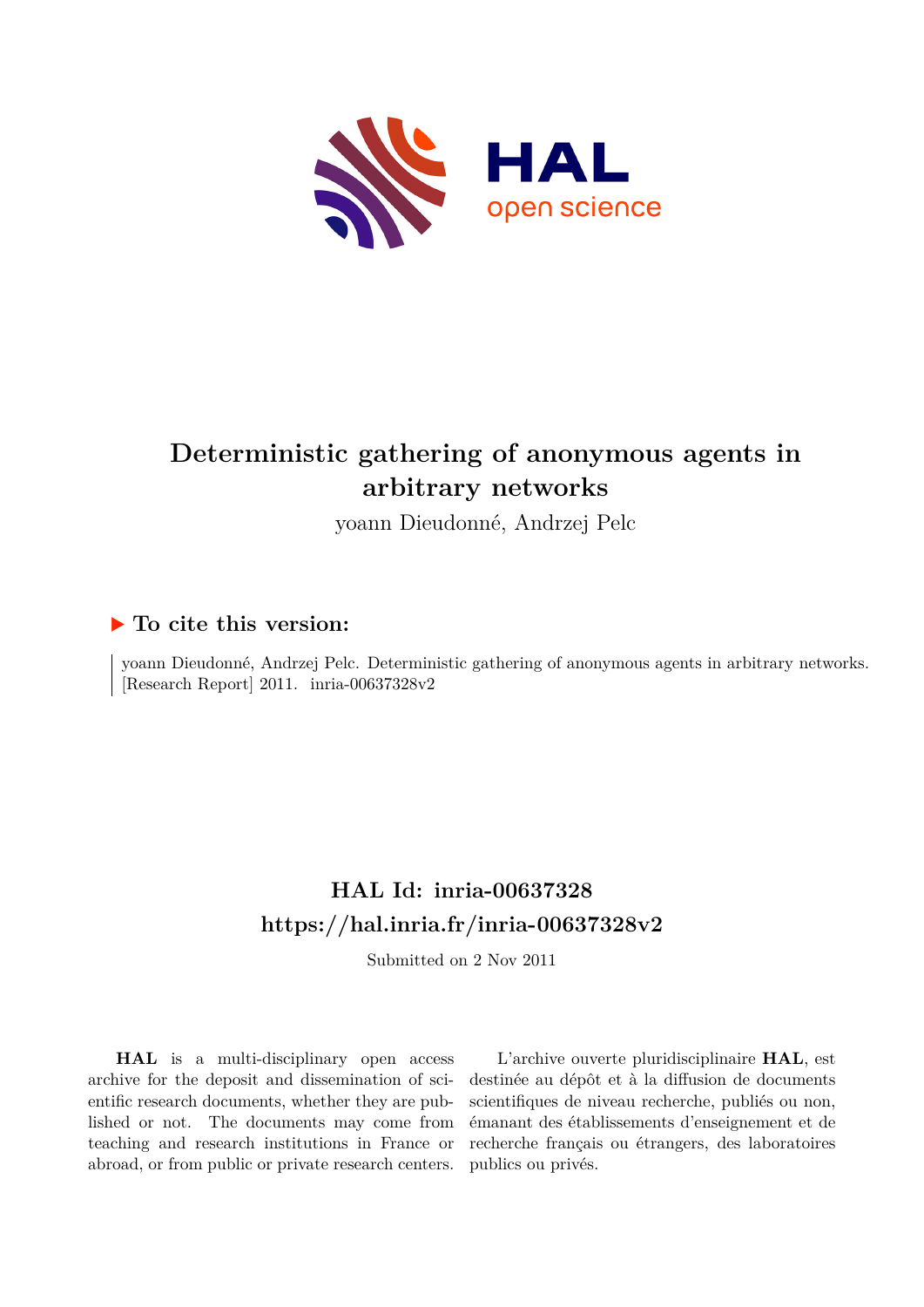# **Deterministic gathering of anonymous agents in arbitrary networks**

Yoann Dieudonné<sup>∗</sup> Andrzej Pelc<sup>†</sup>

### **Abstract**

A team consisting of an unknown number of mobile agents, starting from different nodes of an unknown network, possibly at different times, have to meet at the same node. Agents are anonymous (identical), execute the same deterministic algorithm and move in synchronous rounds along links of the network. An initial configuration of agents is called *gatherable* if there exists a deterministic algorithm (even dedicated to this particular configuration) that achieves meeting of all agents in one node. Which configurations are gatherable and how to gather all of them deterministically by the same algorithm?

We give a complete solution of this gathering problem in arbitrary networks. We characterize all gatherable configurations and give two *universal* deterministic gathering algorithms, i.e., algorithms that gather all gatherable configurations. The first algorithm works under the assumption that an upper bound n on the size of the network is known. In this case our algorithm guarantees *gathering with detection*, i.e., the existence of a round for any gatherable configuration, such that all agents are at the same node and all declare that gathering is accomplished. If no upper bound on the size of the network is known, we show that a universal algorithm for gathering with detection does not exist. Hence, for this harder scenario, we construct a second universal gathering algorithm, which guarantees that, for any gatherable configuration, all agents eventually get to one node and stop, although they cannot tell if gathering is over. The time of the first algorithm is polynomial in the upper bound  $n$  on the size of the network, and the time of the second algorithm is polynomial in the (unknown) size itself.

Our results have an important consequence for the leader election problem for anonymous agents in arbitrary graphs. Leader election is a fundamental symmetry breaking problem in distributed computing. Its goal is to assign, in some common round, value 1 (leader) to one of the entities and value 0 (nonleader) to all others. For anonymous agents in graphs, leader election turns out to be equivalent to gathering with detection. Hence, as a by-product, we obtain a complete solution of the leader election problem for anonymous agents in arbitrary graphs.

**Keywords:** gathering, deterministic algorithm, anonymous mobile agent.

<sup>&</sup>lt;sup>∗</sup>MIS, Université de Picardie Jules Verne Amiens, France and Département d'informatique, Université du Québec en Outaouais, Gatineau, Québec J8X 3X7, Canada. E-mail: yoann.dieudonne@u-picardie.fr. This research was done during this author's stay at the Research Chair in Distributed Computing of the Université du Québec en Outaouais as a postdoctoral fellow.

<sup>&</sup>lt;sup>†</sup>Département d'informatique, Université du Québec en Outaouais, Gatineau, Québec J8X 3X7, Canada. E-mail: pelc@uqo.ca. Supported in part by NSERC discovery grant and by the Research Chair in Distributed Computing of the Université du Québec en Outaouais.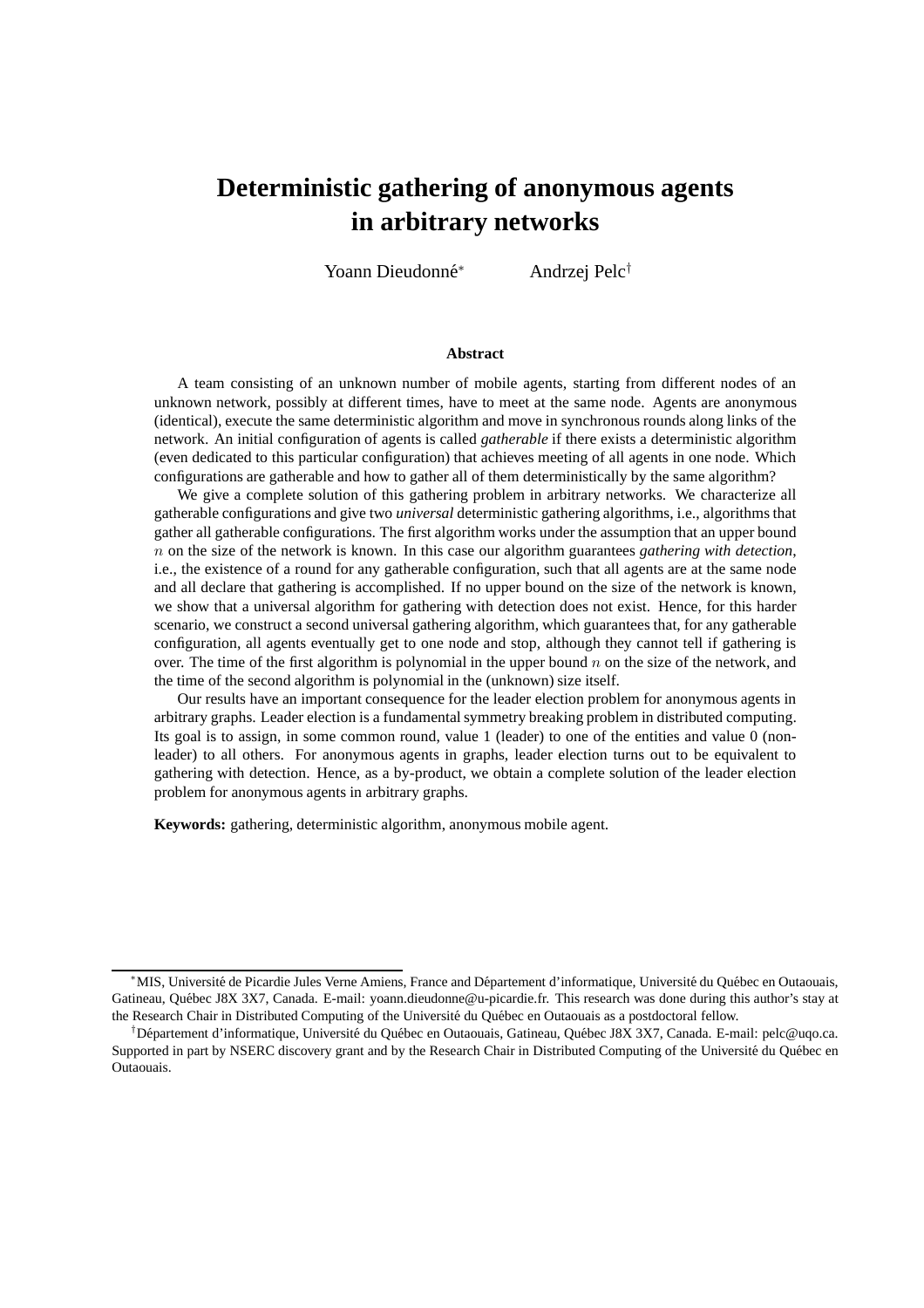# **1 Introduction**

**The background.** A team of at least two mobile agents, starting from different nodes of a network, possibly at different times, have to meet at the same node. This basic task, known as *gathering* or *rendezvous*, has been thoroughly studied in the literature. This task has even applications in everyday life, e.g., when agents are people that have to meet in a city whose streets form a network. In computer science, mobile agents usually represent software agents in computer networks, or mobile robots, if the network is a labyrinth. The reason to meet may be to exchange data previously collected by the agents, or to coordinate some future task, such as network maintenance or finding a map of the network.

**The model and the problem.** The network is modeled as an undirected connected graph, referred to hereafter as a graph. We seek gathering algorithms that do not rely on the knowledge of node labels, and can work in anonymous graphs as well (cf. [4]). The importance of designing such algorithms is motivated by the fact that, even when nodes are equipped with distinct labels, agents may be unable to perceive them because of limited sensory capabilities, or nodes may refuse to reveal their labels, e.g., due to security or privacy reasons. Note that if nodes had distinct labels, then agents might explore the graph and meet in the smallest node, hence gathering would reduce to exploration. On the other hand, we assume that edges incident to a node v have distinct labels in  $\{0, \ldots, d-1\}$ , where d is the degree of v. Thus every undirected edge {u, v} has two labels, which are called its *port numbers* at u and at v. Port numbering is *local*, i.e., there is no relation between port numbers at  $u$  and at  $v$ . Note that in the absence of port numbers, edges incident to a node would be undistinguishable for agents and thus gathering would be often impossible, as the adversary could prevent an agent from taking some edge incident to the current node.

There are at least two agents that start from different nodes of the graph and traverse its edges in synchronous rounds. They cannot mark visited nodes or traversed edges in any way. The adversary wakes up some of the agents at possibly different times. A dormant agent, not woken up by the adversary, is woken up by the first agent that visits its starting node, if such an agent exists. Agents are anonymous (identical) and they execute the same deterministic algorithm. Every agent starts executing the algorithm in the round of its wake-up. Agents do not know the topology of the graph or the size of the team. We consider two scenarios: one when agents know an upper bound on the size of the graph and another when no bound is known. In every round an agent may perform some local computations and move to an adjacent node by a chosen port, or stay at the current node. When an agent enters a node, it learns its degree and the port of entry. When several agents are at the same node in the same round, they can exchange all information they currently have. However, agents that cross each other on an edge, traversing it simultaneously in different directions, do not notice this fact. We assume that the memory of the agents is unlimited: from the computational point of view they are modeled as Turing machines.

An initial configuration of agents, i.e., their placement at some nodes of the graph, is called *gatherable* if there exists a deterministic algorithm (even only dedicated to this particular configuration) that achieves meeting of all agents in one node, regardless of the times at which some of the agents are woken up by the adversary. In this paper we study the following gathering problem:

Which initial configurations are gatherable and how to gather all of them deterministically by the same algorithm?

In other words, we want to decide which initial configurations are possible to gather, even by an algorithm specifically designed for this particular configuration, and we want to find a *universal* gathering algorithm that gathers all such configurations. We are interested only in *terminating* algorithms, in which every agent eventually stops forever.

**Our results.** We give a complete solution of the gathering problem in arbitrary networks. We characterize all gatherable configurations and give two *universal* deterministic gathering algorithms, i.e., algorithms that gather all gatherable configurations. The first algorithm works under the assumption that an upper bound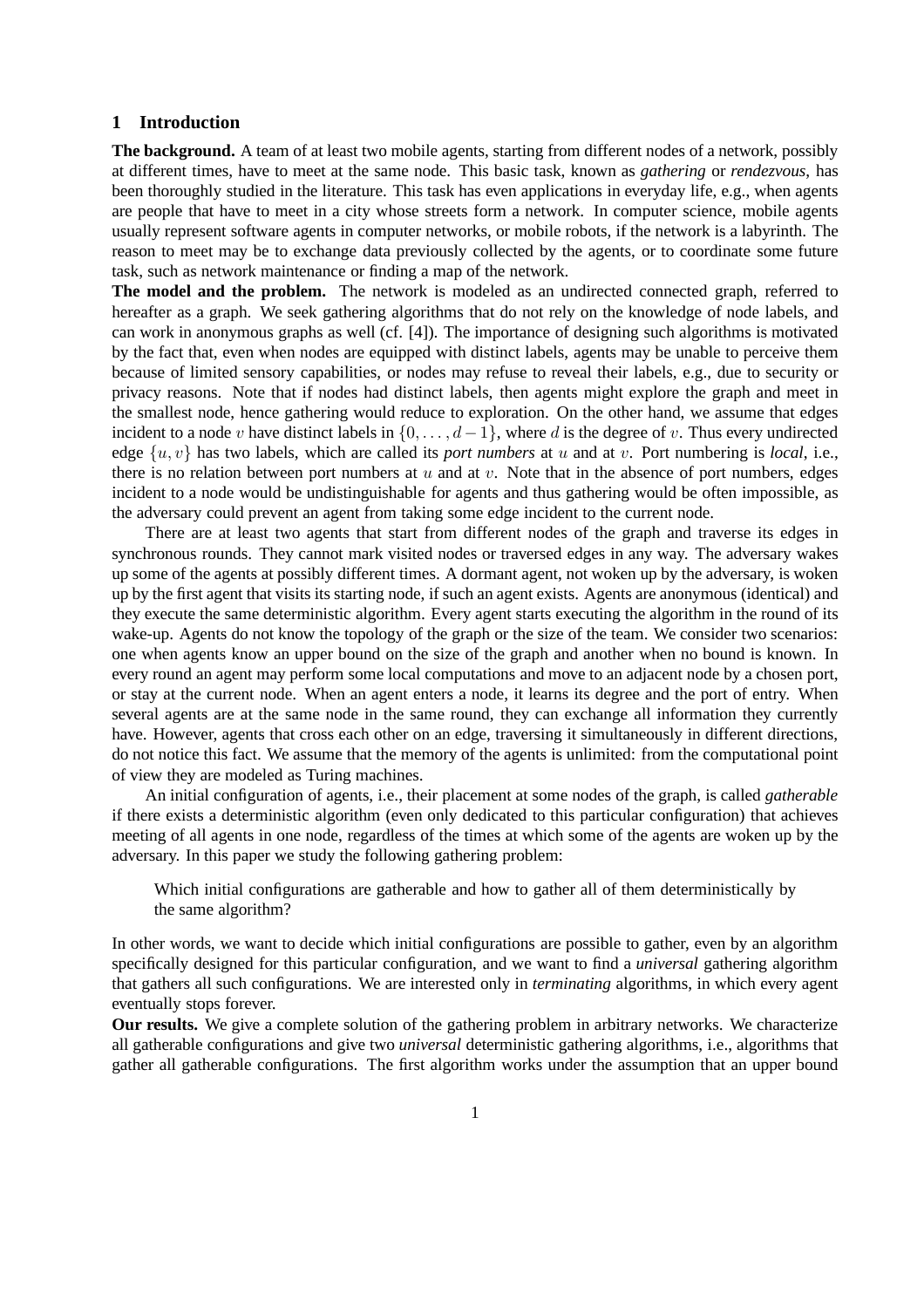n on the size of the network is known. In this case our algorithm guarantees *gathering with detection*, i.e., the existence of a round for any gatherable configuration, such that all agents are at the same node and all declare that gathering is accomplished. If no upper bound on the size of the network is known, we show that a universal algorithm for gathering with detection does not exist. Hence, for this harder scenario, we construct a second universal gathering algorithm, which guarantees that, for any gatherable configuration, all agents eventually get to one node and stop, although they cannot tell if gathering is over. The time of the first algorithm is polynomial in the upper bound  $n$  on the size of the network, and the time of the second algorithm is polynomial in the (unknown) size itself.

While gathering two anonymous agents is a relatively easy task (cf. [15]), our problem of gathering an unknown team of anonymous agents presents the following major difficulty. The asymmetry of the initial configuration because of which gathering is feasible, may be caused not only by non-similar locations of the agents in the graph, but by their different situation *with respect to other agents*. Hence a new algorithmic idea is needed in order to gather: agents that were initially identical, must make decisions based on the memories of other agents met to date, in order to distinguish their future behavior. In the beginning the memory of each agent is a blank slate and in the execution of the algorithm it records what the agent has seen in previous steps of the navigation and what it heard from other agents during meetings. Even a slight asymmetry occurring in a remote part of the graph must eventually influence the behavior of initially distant agents. Notice that agents in different initial situations may be unaware of this difference in early meetings, as the difference may be revealed only later on, after meeting other agents. Hence, for example, an agent may mistakenly "think" that two different agents that it met in different stages of the algorithm execution, are the same agent. Confusions due to this possibility are a significant challenge absent both in gathering two (even anonymous) agents and in gathering many labeled agents.

Our results have an important consequence for the leader election problem for anonymous agents in arbitrary graphs. Leader election [30] is a fundamental symmetry breaking problem in distributed computing. Its goal is to assign, in some common round, value 1 (leader) to one of the entities and value 0 (non-leader) to all others. For anonymous agents in graphs, leader election turns out to be equivalent to gathering with detection (see Section 5). Hence, as a by-product, we obtain a complete solution of the leader election problem for anonymous agents in arbitrary graphs.

**Related work.** Gathering has been mostly studied for two mobile agents and in this case it is usually called rendezvous. An extensive survey of randomized rendezvous in various scenarios can be found in [4], cf. also [2, 3, 6, 25]. Deterministic rendezvous in networks has been surveyed in [31]. Several authors considered the geometric scenario (rendezvous in an interval of the real line, see, e.g., [10, 24], or in the plane, see, e.g., [7, 8]). Gathering more than two agents has been studied, e.g., in [25, 29]. In [35] the authors considered rendezvous of many agents with unique labels, and gathering many labeled agents in the presence of Byzantine agents was studied in [19]. The problem was also studied in the context of multiple robot systems, cf. [13, 20], and fault tolerant gathering of robots in the plane was studied, e.g., in [1, 14].

For the deterministic setting a lot of effort has been dedicated to the study of the feasibility of rendezvous, and to the time required to achieve this task, when feasible. For instance, deterministic rendezvous with agents equipped with tokens used to mark nodes was considered, e.g., in [28]. Deterministic rendezvous of two agents that cannot mark nodes but have unique labels was discussed in [18, 26, 33]. These papers are concerned with the time of rendezvous in arbitrary graphs. In [18] the authors show a rendezvous algorithm polynomial in the size of the graph, in the length of the shorter label and in the delay between the starting time of the agents. In [26, 33] rendezvous time is polynomial in the first two of these parameters and independent of the delay.

Memory required by two anonymous agents to achieve deterministic rendezvous has been studied in [21, 22] for trees and in [15] for general graphs. Memory needed for randomized rendezvous in the ring is discussed, e.g., in [27].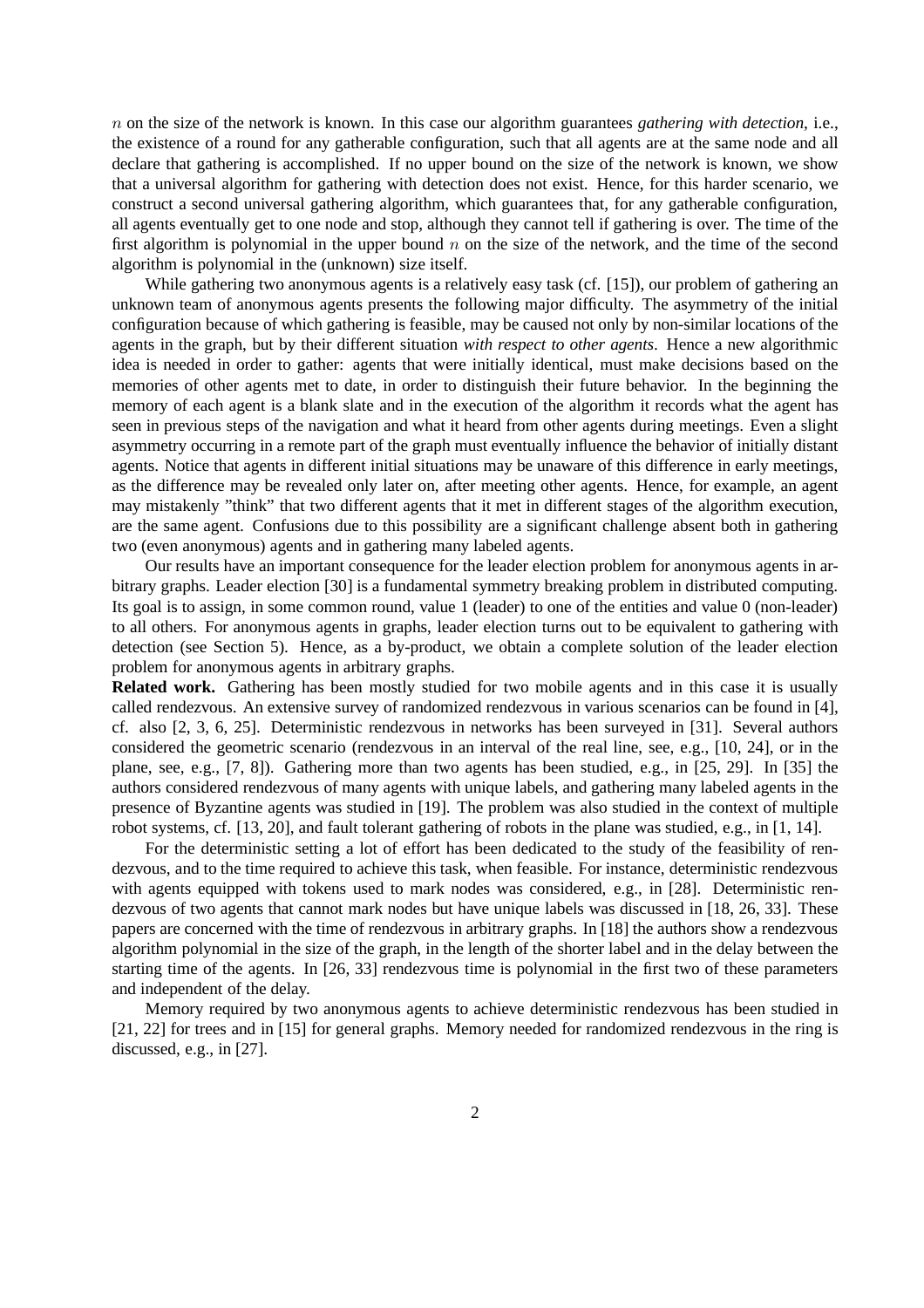Apart from the synchronous model used, e.g., in [15, 18, 33, 35] and in this paper, several authors have investigated asynchronous rendezvous in the plane [12, 20] and in network environments [9, 16, 17]. In the latter scenario the agent chooses the edge which it decides to traverse but the adversary controls the speed of the agent. Under this assumption rendezvous in a node cannot be guaranteed even in very simple graphs and hence the rendezvous requirement is relaxed to permit the agents to meet inside an edge.

# **2 Preliminaries**

Throughout the paper, the number of nodes of a graph is called its size. In this section we recall four procedures known from the literature, that will be used as building blocks in our algorithms. The aim of the first two procedures is graph exploration, i.e., visiting all nodes of the graph (cf., e.g., [11, 32]). The first of these procedures assumes an upper bound  $n$  on the size of the graph and the second one makes no assumptions on the size but it is performed by an agent using a fixed token placed at the starting node of the agent. (It is well known that a terminating exploration even of an anonymous ring of unknown size by a single agent without a token is impossible.) In our applications the roles of the token and of the exploring agent will be played by agents or by groups of agents. The first procedure works in time polynomial in the known upper bound  $n$  on the size of the graph and the second in time polynomial in the size of the graph. Moreover, at the end of the second procedure the agent is with the token and has a complete map of the graph with all port numbers marked. We call the first procedure  $EXPLO(n)$  and the second procedure EST, for *exploration with a stationary token*. We denote by  $T(EXPLO(n))$  (respectively  $T(EST(n))$ ) the maximum time of execution of the procedure  $EXPLO(n)$  (respectively procedure  $EST$ ) in a graph of size at most *n*.

Before describing the third procedure we define the following notion from [34]. Let G be a graph and v a node of G, of degree k. The *view* from v is the infinite rooted tree  $V(v)$  with labeled ports, defined recursively as follows.  $V(v)$  has the root  $x_0$  corresponding to v. For every node  $v_i$ ,  $i = 1, ..., k$ , adjacent to v, there is a neighbor  $x_i$  in  $V(v)$  such that the port number at v corresponding to edge  $\{v, v_i\}$  is the same as the port number at  $x_0$  corresponding to edge  $\{x_0, x_i\}$ , and the port number at  $v_i$  corresponding to edge  $\{v, v_i\}$  is the same as the port number at  $x_i$  corresponding to edge  $\{x_0, x_i\}$ . Node  $x_i$ , for  $i = 1, \ldots, k$ , is now the root of the view from  $v_i$ .

The third procedure, described in [15], permits a single anonymous agent starting at node  $v$  to find a positive integer  $S(v)$ , called the signature of the agent, such that  $V(v) = V(w)$  if and only if  $S(v) = S(w)$ . This procedure, called  $SIGN(n)$  works for any graph of known upper bound n on its size and its running time is polynomial in n. After the completion of  $SIGN(n)$  the agent is back at its starting node. We denote by  $T(SIGN(n))$  the maximum time of execution of the procedure  $SIGN(n)$  in a graph of size at most n.

Finally, the fourth procedure is for gathering two agents in a graph of unknown size. It is due to Ta-Shma and Zwick [33] and relies on the fact that agents have distinct labels. (Using it as a building block in our scenario of anonymous agents is one of the difficulties that we need to overcome.) Each agent knows its own label (which is a parameter of the algorithm) but not the label of the other agent. We will call this procedure  $TZ(\ell)$ , where  $\ell$  is the label of the executing agent. In [33], the authors give a polynomial P in two variables, increasing in each of the variables, such that, if there are agents with distinct labels  $\ell_1$  and  $\ell_2$  operating in a graph of size n, appearing at their starting positions in possibly different times, then they will meet after at most  $P(n, |\ell|)$  rounds since the appearance of the later agent, where  $\ell$  is the smaller label. Also, if an agent with label  $\ell_i$  performs  $TZ(\ell_i)$  for  $P(n, |\ell_i|)$  rounds and the other agent is inert during this time, the meeting is guaranteed.

We will also use a notion similar to that of the view but reflecting the positions of agents in an initial configuration. Consider a graph  $G$  and an initial configuration of agents in this graph. Let  $v$  be a node occupied by an agent. The *enhanced view* from v is the couple  $(V(v), f)$ , where f is a binary valued function defined on the set of nodes of  $V(v)$ , such that  $f(w) = 1$  if there is an agent at w and  $f(w) = 0$ otherwise. Thus the enhanced view of an agent additionally marks in its view the positions of other agents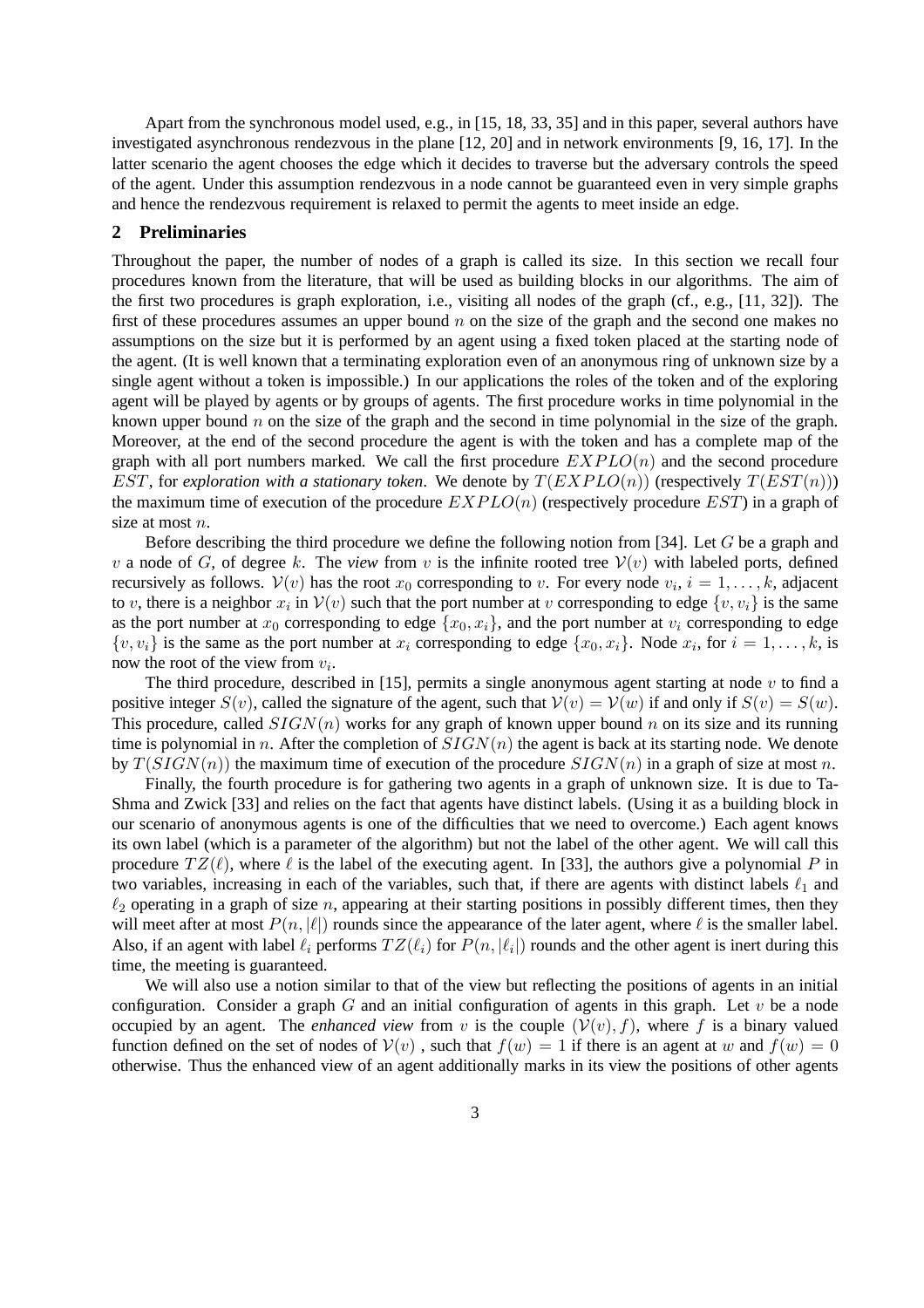in the initial configuration.

An important notion used throughout the paper is the *memory* of an agent. Intuitively, the memory of an agent in a given round is the total information the agent collected since its wake-up, both by navigating in the graph and by exchanging information with other agents met until this round. This is formalized as follows. The memory of an agent A at the end of some round which is the t-th round since its wake-up, is the sequence  $(M_0, M_1, \ldots, M_t)$ , where  $M_0$  is the information of the agent at its start and  $M_i$  is the information acquired in round i. The terms  $M_i$  are defined as follows. Suppose that in round i the agent A met agents  $A_1, \ldots, A_k$  at node v of degree d. Suppose that agent A entered node v in round i leaving an adjacent node w by port p and entering v by port q. Suppose that agent  $A_i$  entered node v in round i leaving an adjacent node  $w_j$  by port  $p_j$  and entering v by port  $q_j$ . If some agent did not move in round i then the respective ports are replaced by  $-1$ . The term  $M_i$  for agent A, called its *i*-th *memory box* is defined as the sequence  $(d, p, q, \{(p_1, q_1, R_1), \ldots, (p_k, q_k, R_k)\})$ , where  $R_i$  is the memory of the agent  $A_i$  at the end of round  $i-1$ . This definition is recursive with respect to global time (unknown to agents), starting at the wake-up of the earliest agent by the adversary. Note that if an agent is woken up by the adversary at a node of degree d and no other agents are at this node at this time then  $M_0 = (d, -1, -1)$  for this agent (at its wake-up the agent sees only the degree of its starting position). If an agent is woken up by some other agents, it also learns their memories to date. Note also that, since the memory of the agent is the total information it acquired to date, any deterministic algorithm used by agents to navigate (including any deterministic gathering algorithm) may be viewed as a function from the set of all memories into the set of integers greater or equal to  $-1$ telling the agent to take a given port p (or stay idle, in which case the output is  $-1$ ), if it has a given memory. For a memory  $\mathcal{M} = (M_0, M_1, \ldots, M_t)$  and for  $k \le t$  we denote  $Pref_k(\mathcal{M}) = (M_0, M_1, \ldots, M_k)$ .

Notice that if two agents meet, they must necessarily have different memories. Indeed, if they had identical memories, then they would be woken up in the same round and they would traverse identical paths to the meeting node. This contradicts the assumption that agents start at different nodes.

We will use the following order on the set  $M$  of all possible memories. Let  $\lt$  be any linear order on the set of all memory boxes (one such simple order is to code all possible memory boxes as binary sequences in some canonical way and use lexicographic order on binary sequences). Now the linear order ≺ on the set M of sequences of memory boxes is defined as the lexicographic order based on the order  $\lt$ . The order  $\lt$ has the property that if the memory of agent  $A$  is smaller than the memory of agent  $B$  in some round then it will remain smaller in all subsequent rounds. When  $M_1 \prec M_2$ , we say that memory  $M_2$  is *larger* than  $\mathcal{M}_1$ .

# **3 Known upper bound on the size of the graph**

In this section we assume that an upper bound  $n$  on the size of the graph is known to all agents at the beginning. The aim of this section is to characterize gatherable configurations and give a *universal* gathering algorithm that gathers *with detection* all gatherable configurations. The time of such an algorithm is the number of rounds between the wake-up of the first agent and the round when all agents declare that gathering is accomplished. Consider the following condition on an initial configuration in an arbitrary graph.

**G:** There exist agents with different views, and each agent has a unique enhanced view.

We will prove the following result.

**Theorem 3.1** *An initial configuration is gatherable if and only if it satisfies the condition* **G***. If an upper bound* n *on the size of the graph is known then there exists an algorithm for gathering with detection all gatherable configurations. This algorithm works in time polynomial in* n*.*

In order to appreciate the full strength of Theorem 3.1 notice that it can be rephrased as follows. If an initial configuration does not satisfy condition **G** then there is no algorithm (even no algorithm dedicated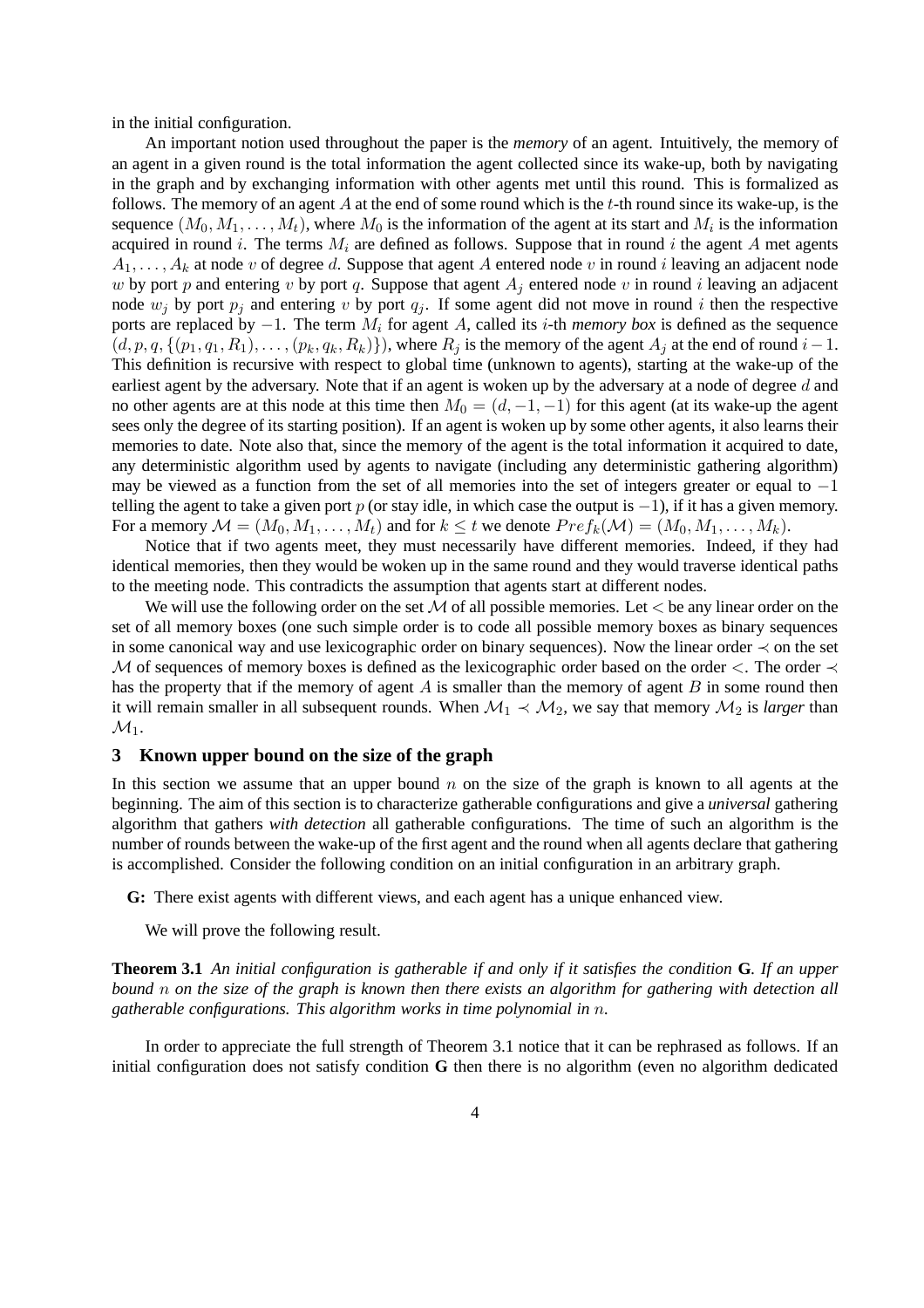to this specific configuration, knowing it entirely) that permits to gather this configuration, even gather it without detection: simply no algorithm can bring all agents simultaneously to one node. On the other hand, assuming an upper bound on the size of the graph, there is a *universal* algorithm that gathers *with detection* all initial configurations satisfying condition **G**. Our algorithm works in time polynomial in any known upper bound n on the size of the graph. Hence, if this upper bound is polynomial in the size of the graph, the algorithm is polynomial in the size as well. In the next section we will show how the positive part of the result changes when no upper bound on the size of the graph is known.

The rest of the section is devoted to the proof of Theorem 3.1. We start with the following lemma.

# **Lemma 3.1** *If an initial configuration does not satisfy condition* **G***, then it is not gatherable.*

**Proof.** Suppose that an initial configuration C does not satisfy condition G and that agents execute the same deterministic algorithm. First suppose that the configuration C does not satisfy the first part of condition **G**, i.e., that the views of all agents are identical. Suppose that the adversary wakes up all agents in the same round. We show that no pair of agents can meet. Suppose, for contradiction, that agents  $A_1$  and  $A_2$  are the first to meet and that this occurs in round  $t$  from the common start. Since the initial views of the agents are identical and they execute the same deterministic algorithm, the sequences of port numbers encountered by both agents are identical and hence they both enter the node at which they first meet by the same port. This is a contradiction.

Now suppose that the configuration  $C$  does not satisfy the second part of condition  $G$ , i.e., that there exists an agent whose enhanced view is not unique. Consider distinct agents  $A$  and  $A'$  that have identical enhanced views. Let B be any agent and suppose that  $q$  is a sequence of port numbers that leads from agent A to agent B in the enhanced view of agent A. (Notice that there may be many such sequences, corresponding to different paths leading from A to B.) Then there exists an agent B' such that  $q$  is a sequence of port numbers that leads from agent  $A'$  to agent  $B'$  in the enhanced view of agent  $A'$ . Agent  $B'$  has the same enhanced view as agent B. Since agents A and A' were different, agents B and B' are different as well. Hence for every agent there exists another agent whose enhanced view is identical. Call such agents *homologs*.

Suppose again that the adversary wakes up all agents in the same round. We will show that, although now some meetings of agents are possible, homologs will never meet. Suppose that agents  $A$  and  $A'$  are homologs. Since  $A$  and  $A'$  have the same enhanced view at the beginning, it follows by induction on the round number that their memory will be identical in every round. Indeed, whenever A meets an agent B in some round, its homolog  $A'$  meets a homolog  $B'$  of B in the same round and hence the memories of A and A' evolve identically. In particular, since all agents execute the same deterministic algorithm, agents A and  $A'$  follow identical sequences of port numbers on their paths. As before, if they met for the first time at some node, they would have to enter this node by the same port. This is a contradiction.  $\Box$ 

The other (much more difficult) direction of the equivalence from Theorem 3.1 will be shown by constructing an algorithm which, executed by agents starting from any initial configuration satisfying condition **G**, accomplishes gathering with detection of all agents. (Our algorithm uses the knowledge of an upper bound n of the size of the graph: this is enough to prove the other direction of the equivalence, as for any specific configuration satisfying condition **G** even a gathering algorithm dedicated to this specific configuration is enough to show that the configuration is gatherable, and such a dedicated algorithm knows the exact size of the graph. Of course, our algorithm accomplishes much more: knowing just an upper bound on the size of the graph it gathers *all* configurations satisfying condition **G** and does this *with detection*.) We first give a high-level idea of the algorithm, then describe it in detail and prove its correctness. From now on we assume that the initial configuration satisfies condition **G**.

Idea of the algorithm. At high level the algorithm works in two stages. The aim of the first stage for any agent is to meet another agent, in order to perform later an exploration in which one of the agents will play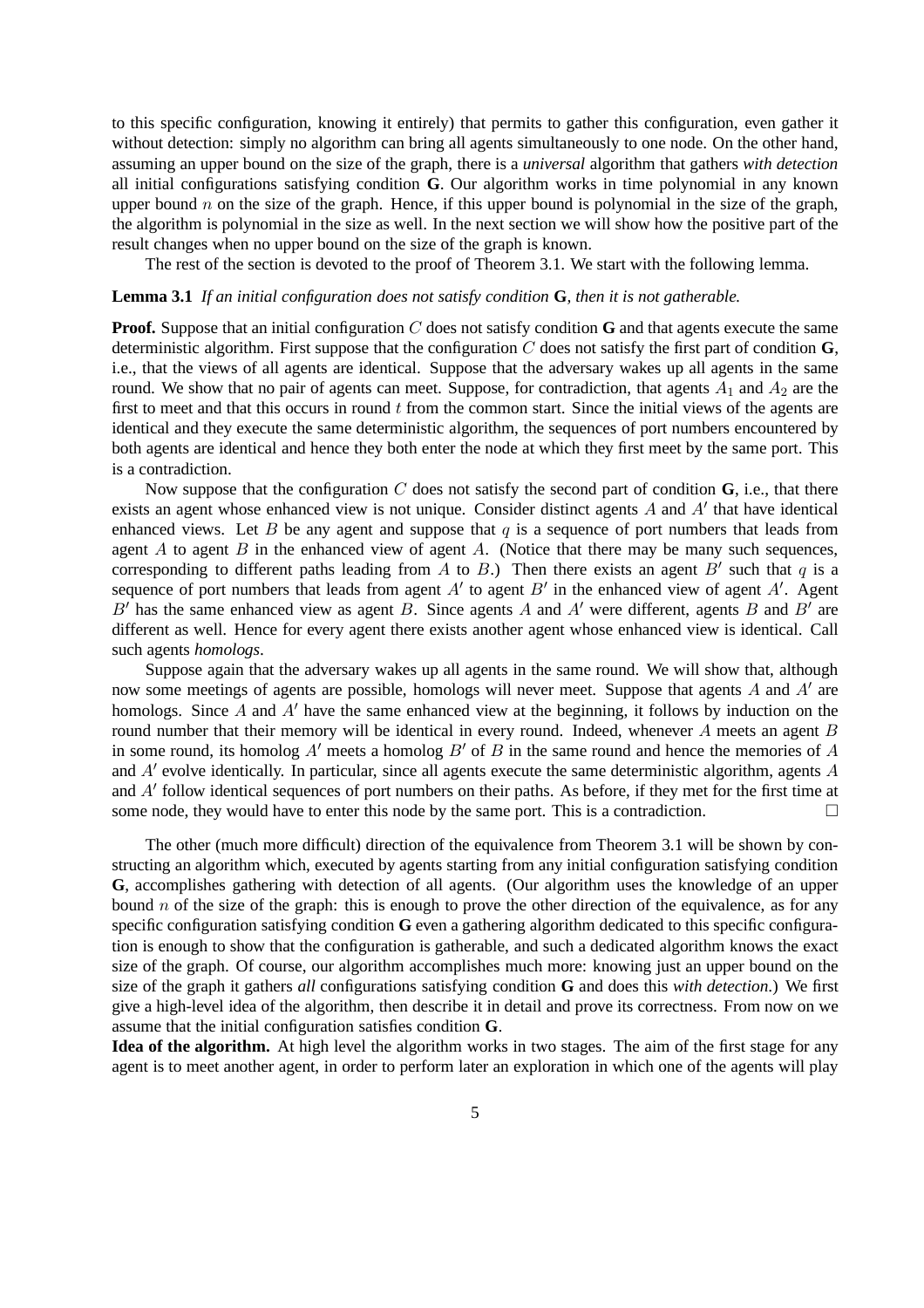the role of the token and the other the role of the explorer (roles will be decided comparing memories of the agents). To this end the agent starts an exploration of the graph using the known upper bound  $n$  on its size. The aim of this exploration is to wake up all, possibly still dormant agents. Afterwards, in order to meet, agents use the procedure  $TZ$  mentioned in Section 2. However, this procedure requires a label for each agent and our agents are anonymous. The only way to differentiate agents and give them labels is to find their views: a view (truncated to  $n$ ) from the initial position could serve as a label because the first part of condition **G** guarantees that there are at least two distinct views. However, finding the view of an agent (truncated to n) would require exponential time. Hence we use procedure  $SIGN(n)$  mentioned in Section 2, which is polynomial in  $n$  and can still assign labels to agents, producing at least two different labels. Then, performing procedure  $TZ$  for a sufficiently long time guarantees a meeting for every agent.

In the second stage each explorer explores the graph using procedure  $EXPLO(n)$  and then backtracks to its token left at the starting node of the exploration. After the backtrack, memories of the token and of the explorer are updated to check for anomalies caused by other agents meeting in the meantime either the token or the explorer. Note that, due to the fact that some agents may have identical memories at this stage of the algorithm, an explorer may sometimes falsely consider another token as its own, due to their identical memories. By contrast, an end of each backtrack is a time when an explorer can be sure that it is on its token and the token can be sure that its explorer is with it.

Explorers repeat these explorations with backtrack again and again, with the aim of creating meetings with other agents and detecting anomalies. As a consequence of these anomalies some agents merge with others, mergers being decided on the basis of the memories of the agents. Each explorer eventually either merges with some token or performs an exploration without anomalies. In the latter case it waits a prescribed amount of time with its token: if no new agent comes during the waiting time, the end of the gathering is declared, otherwise another exploration is launched. It will be proved that eventually, due to the second part of condition **G**, all agents merge with the same token B and then, after the last exploration made by the explorer A of B and after undisturbed waiting time, the end of the gathering is correctly declared.

We now give a detailed description of the algorithm.

#### **Algorithm Gathering-with-Detection** with parameter n (upper bound on the size of the graph)

During the execution of the algorithm an agent can be in one of the following six states: setup, cruiser, shadow, explorer, token, searcher. For every agent  $A$  in state shadow there is exactly one agent B in some state different from shadow, called the *guide* of A. We will also say that A is a shadow of B. Below we describe the actions of an agent A in each of the states and the transitions between the states. At wake-up agent A enters the state setup.

#### **State** setup.

Agent A performs  $EXPLO(n)$  visiting all nodes and waking up all still dormant agents. Then agent A performs the procedure SIGN(n) finding the signature of its initial position v, called the *label* of agent A. Agent A transits to state cruiser.

#### **State** cruiser.

Agent A performs  $TZ(\ell)$ , where  $\ell$  is its label, until meeting an agent in state cruiser or token at a node v.

Case 1. Agent  $A$  meets an agent  $B$  in state token.

Then it transits to state shadow of B.

Case 2. Agent A does not meet an agent in state token.

Then there is at least one other agent in state cruiser at node  $v$ .

Subcase 2.1. Agent A has the largest memory among all agents in state cruiser at node  $v$ . Then agent A transits to state explorer.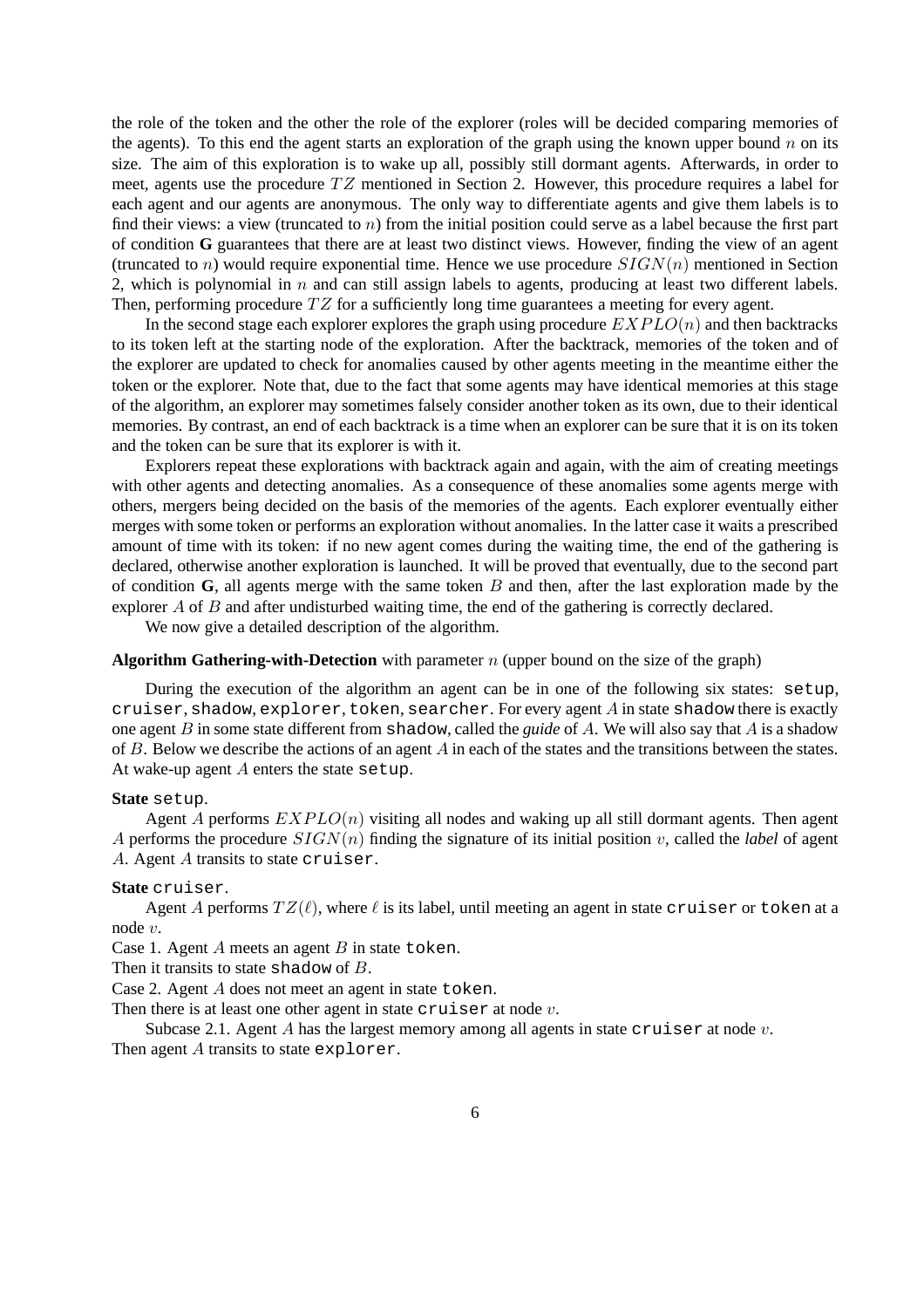Subcase 2.2. Agent  $A$  does not have the largest memory among all agents in state cruiser at node  $v$ . If there is exactly one agent B in state cruiser with memory larger than A at node  $v$ , then agent A transits to state token. Otherwise, it transits to state shadow of the agent in state cruiser at node  $v$  with largest memory.

#### **State** shadow.

Agent A has exactly one guide and is at the same node as the guide in every round. In every round it makes the same move as the guide. If the guide  $B$  transits itself to state shadow and gets agent  $C$  as its guide, then agent A changes its guide to  $C$  as well. Agent A declares that gathering is over if the unique agent in state explorer collocated with it makes this declaration.

Before describing the actions in the three remaining states, we define the notion of *seniority* of an agent in state token (respectively explorer). The seniority in a given round is the number of rounds from the time when the agent became token (respectively explorer).

#### **State** explorer

When agent A transits to state  $\exp\left\{ \arctan\theta \right\}$  and  $\exp\left\{ B \right\}$  that transits to state token in the same round at the same node v. Agent B is called the token of A. Agent A has a variable  $recent - token$ that it initializes to the memory of B in this round. Denote by  $EXPLO^*(n)$  the procedure  $EXPLO(n)$ followed by a complete backtrack in which the agent traverses all edges traversed in  $EXPLO(n)$  in the reverse order and the reverse direction. The variable recent − token is updated in the beginning of each execution of  $EXPLO^*(n)$ . An execution of  $EXPLO^*(n)$  is called *clean* if the following condition is satisfied: in each round during this execution, in which  $A$  met an agent  $C$ , the memory of  $C$  is equal to that of  $B$ , and in each round during this execution, in which the token  $B$  was met by an agent  $D$ , the memory of D was equal to that of A. Notice that after the execution of  $EXPLO^*(n)$ , agent A is together with its token  $B$  and thus they can verify if the execution was clean, by inspecting their memories. The execution time of  $EXPLO^*(n)$  is at most  $2T(EXPLO(n)).$ 

After transiting to state explorer, agent A waits for  $T(EXPLO(n)) + T(SIGN(n)) + P(n, L)$ rounds, where L is the largest possible label (it is polynomial in  $n$ ). Then it executes the following protocol:

**while** A has not declared that gathering is over **do**

**do**

 $EXPLO^*(n)$ 

/\*now agent A is with its token.\*/

**if** A met an agent C in state token of higher seniority than that of A or of equal seniority but such that  $recent - token \prec Pref_t(\mathcal{M}_C)$  where  $\mathcal{M}_C$  is the memory of agent C and t is the last round when agent A updated its variable recent − token **then** A transits to state searcher

**if** B was visited in round  $t'$  by an agent C in state explorer of higher seniority than that of B or of equal seniority but such that  $\mathcal{M}_B \prec R$  where  $\mathcal{M}_B$  is the memory of agent B and R is the variable  $recent - token$  of agent C in round  $t'$  then A transits to state searcher

**until** the execution of  $EXPLO^*(n)$  is clean agent A waits  $2 \cdot T(EXPLO(n))$  rounds;

**if** during this time A has not been met by any new agent **then** A declares that gathering is over.

# **State** token

When agent A transits to state token, there is another agent B that transits to state explorer in the same round at the same node  $v$ . Agent  $B$  is called the explorer of  $A$ . Agent  $A$  remains idle at a node  $v$  and does not change its state, except when its explorer B transits to state searcher. In this case it transits to state shadow and  $B$  becomes its guide. Agent  $A$  declares that gathering is over if the unique agent in state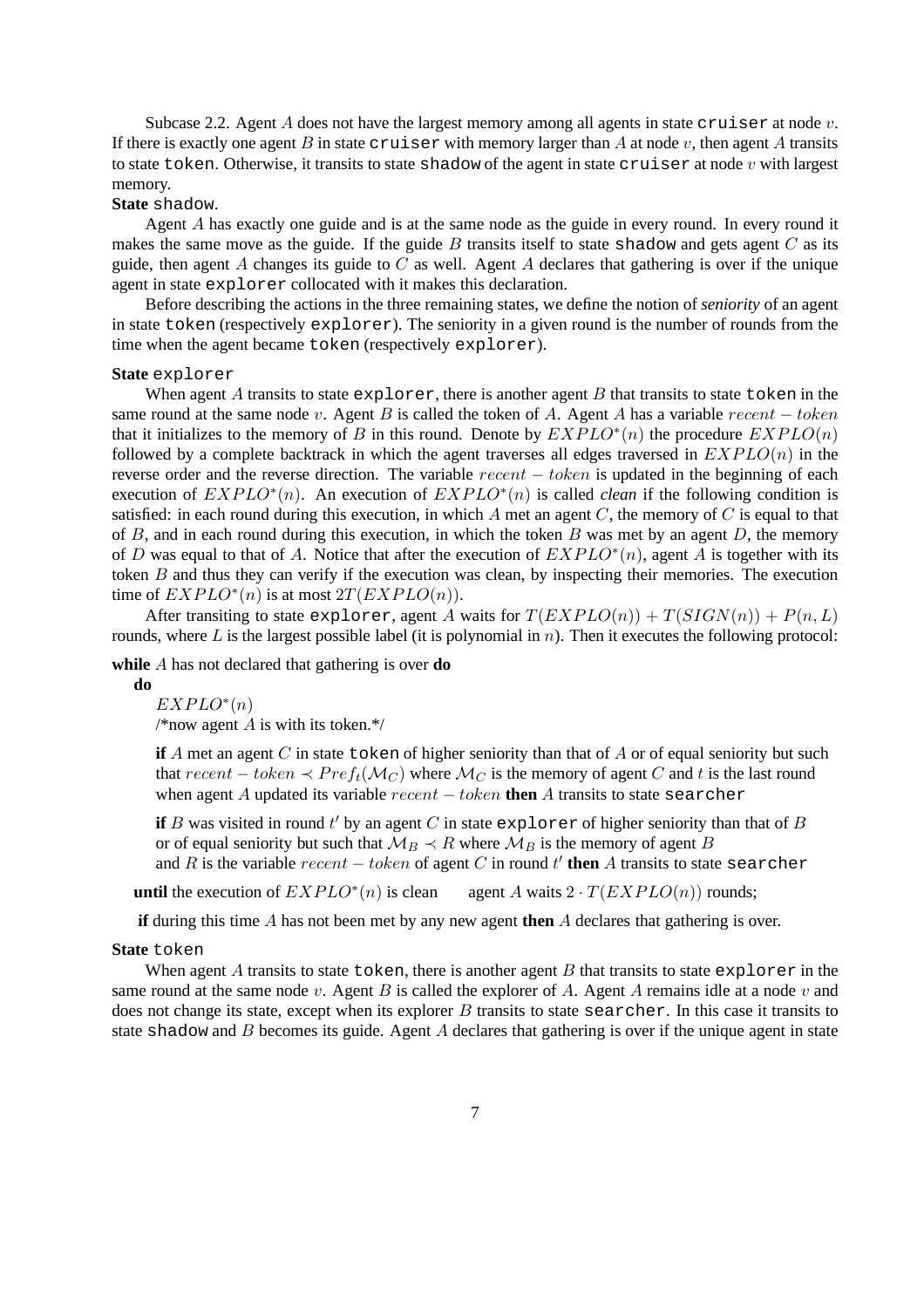explorer collocated with it makes this declaration.

### **State** searcher

Agent A performs an entire execution of  $EXPLO^*(n)$  and then another execution of  $EXPLO^*(n)$ until meeting an agent  $B$  in state token. Then agent  $A$  transits to state shadow and  $B$  becomes its guide.

The proof of the correctness of the algorithm is split into the following lemmas.

**Lemma 3.2** *In Algorithm Gathering-with-Detection every agent eventually stops after time polynomial in* n *and declares that gathering is over.*

**Proof.** At its wake-up an agent A enters state setup and remains in it for at most  $T(EXPLO(n))$  +  $T(SIGN(n))$  rounds (the time to complete an exploration and find its label  $\ell$ ) and then transits to state cruiser. We will prove that in state cruiser agent A can spend at most  $T(EXPLO(n))+T(SIGN(n))+T(SIGN(n))+T(SIGN(n))+T(SIGN(n)))$  $2P(n, \ell)$  rounds. We will use the following claim.

**Claim 1.** Let t be the first round in which an agent transits to state token. Then there exists an agent  $B$ that remains in state  $\tau$  token and is idle from round t on.

To prove the claim, let  $Z$  be the set of agents that transitted to state token in round  $t$ . In every round  $t' \geq t$ , the agent from Z with the current largest memory remains in state token and stays idle. Since an agent with the largest memory in a given round must have had the largest memory in all previous rounds, the claim follows.

In order to prove our upper bound on the time spent by  $A$  in state cruiser, observe that after at most  $T(EXPLO(n) + T(SIGN(n))$  rounds since A transits to state cruiser, all other agents have quit state setup. Consider the additional  $2P(n, \ell)$  rounds during which agent A performs  $TZ(\ell)$ . Let round  $\tau$  be the end of the first half of this segment S of  $2P(n, \ell)$  rounds. Some meeting must have occurred on or before round  $\tau$ , due to the properties of TZ. If agent A was involved in one of those meetings, it left state cruiser by round  $\tau$ . Otherwise, it must have met some other agent in state either cruiser or token during the second half of the segment S. Indeed, if it does not meet another agent in state cruiser, it must meet another agent in state token, which transited to this state by round  $\tau$ . (Claim 1 guarantees the existence of such an agent after round  $\tau$ .) This proves our upper bound on the time spent by A in state cruiser.

From state cruiser agent  $A$  can transit to one of the three states: shadow, explorer or token. Since the termination conditions for an agent in state shadow are the same as of its guide, we may eliminate the case of state shadow from our analysis. Consider an agent in state explorer. After the waiting time of  $T(EXPLO(n)+T(SIGN(n))+P(n, L)$  rounds (where L is the largest possible label (it is polynomial in n) agent A knows that all other agents have already transited from the state cruiser (they used at most  $T(EXPLO(n)) + T(SIGN(n))$  rounds in state setup and at most  $P(n, L)$  rounds in state cruiser, as their labels are at most  $L$  and at least one token is already present in the graph).

Either agent A never leaves state explorer, in which case we will prove that it declares that gathering is over after polynomial time, in some round  $\rho$ , or it transits to state searcher before round  $\rho$ , in which case it uses at most  $2 \cdot T(EXPLO(n))$  rounds for one execution of  $EXPLO^*(n)$  and after additional at most  $2 \cdot T(EXPLO(n))$  rounds it finds an idle agent in state token and becomes its shadow (claim 1) guarantees the existence of such an agent).

Consider an agent A that remains in state  $\exp$ lorer till the end of the algorithm. In order to estimate the time before which it must declare that gathering is over, we first compute an upper bound on the number of non-clean explorations  $EXPLO^*(n)$  performed by it. An exploration could be non-clean due to several reasons, according to the description of the algorithm.

 $\bullet$  A met an agent C in state token of higher seniority than that of A or of equal seniority but such that recent – token  $\prec Pref_t(\mathcal{M}_C)$ , or the token B of A was visited by an agent C in state explorer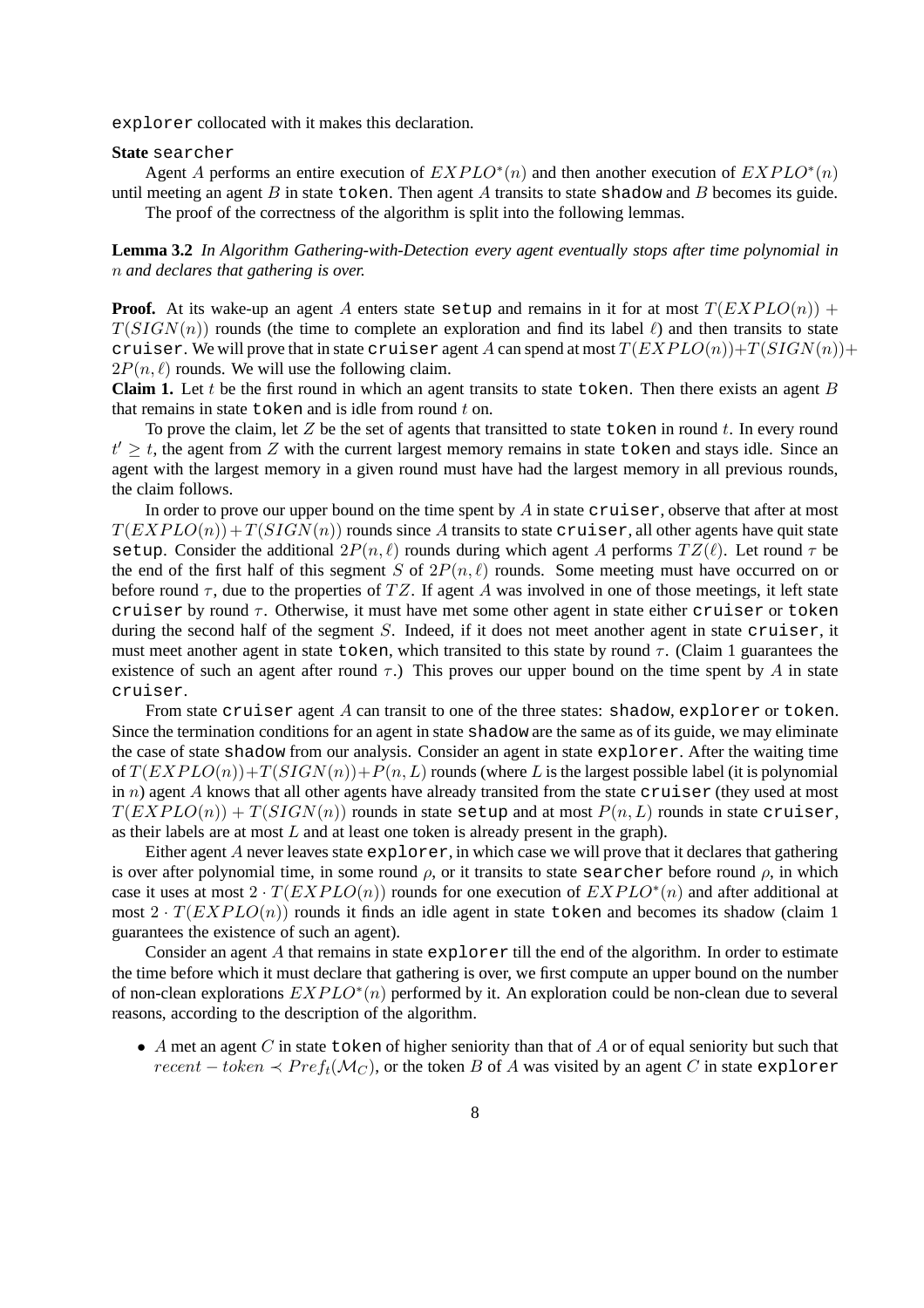of higher seniority than that of B or of equal seniority but such that  $M_B \prec R$ , where R is the variable  $recent - token$  of agent  $C$ . This case is impossible, as  $A$  would not remain in state explorer till the end of the algorithm.

- Either agent A or its token B met an agent in state searcher. Since the lifespan of a searcher is at most the time of two consecutive executions of  $EXPLO^*(n)$ , it can overlap at most three consecutive executions of this procedure. Hence one searcher can make non-clean at most 6 explorations (3 by meeting A and 3 by meeting B). Since there are at most n searchers, this gives at most  $6n$  non-clean explorations.
- A met an agent C in state token of lower seniority than that of A or of equal seniority but such that  $\mathcal{M}_C \prec recent - token$ . After this meeting, the remaining time when agent C remains in state token is at most the duration of one execution of  $EXPLO^*(n)$  (after at most this time the explorer of C becomes searcher and hence C transits to state shadow). This time can overlap at most two consecutive executions of  $EXPLO^*(n)$ , hence such meetings can make at most  $2n$  nonclean explorations.
- The token B of A met an agent C in state explorer of lower seniority than that of B or of equal seniority but such that  $recent - token \le Pref_t(\mathcal{M}_B)$ . A similar analysis as in the previous case shows that such meetings can make at most 2n non-clean explorations.
- Agent A met an agent C in state explorer. The memories of the two agents at this time are different. After this meeting, the remaining time when agent  $C$  remains in state explorer is at most the duration of two consecutive executions of  $EXPLO^*(n)$  because after the return of C on its token, the tokens of  $A$  and  $C$  have different memories and hence after another exploration,  $C$  must become a searcher. Indeed, since by assumption A remains in state explorer till the end of the algorithm, we must have  $R \prec Pre f_t(\mathcal{M}_B)$ , where R is the variable recent – token of C at the time t, where t is the first round after the meeting of A and C, in which agent C updated its variable  $recent - token$ . This gives at most  $3n$  non-clean explorations.
- A met an agent C in state token in round  $s$ , that looked like its token  $B$  at this time, but that turned out not to be the token B after the backtrack of A on B. More precisely,  $recent - token =$  $Pre f_t(\mathcal{M}_c)$  in round s (where t is the last round when the variable recent – token of A was updated) but  $Pref_s(M_B) \neq Pref_s(M_C)$ . After round s agent C remains in state token for at most the duration of two executions of  $EXPLO^*(n)$ . This gives at most 3n non-clean explorations.
- The token B was visted by an agent C in state  $\exp\left\{ \text{ or } \text{ }x \right\}$ , that looked like its explorer A at this time, but that turned out not to be A after the backtrack of A on B. Similarly as before, this gives at most 3n non-clean explorations.

Hence there can be at most 19n non-clean executions of procedure  $EXPLO^*(n)$  for agent A (notice that, e.g., an agent can make non-clean one exploration in the state explorer and then in the state searcher, hence for simplicity we add all the above upper bounds). A similar analysis shows that during at most 19*n* waiting periods of a duration  $2T(EXPLO(n))$  agent A can be met by a new agent. Recall that before performing the first execution of  $EXPLO^*(n)$  agent A has been waiting for  $T(EXPLO(n))$  +  $T(SIGN(n)) + P(n, L)$  rounds. Hence after at most  $T(EXPLO(n)) + T(SIGN(n)) + P(n, L) + (2 +$  $38n(2T(EXPLO(n))$  rounds since agent A transited to state explorer there has been a clean execution of  $EXPLO^*(n)$  followed by a waiting period without any new agent coming. Hence agent A declares that gathering is over.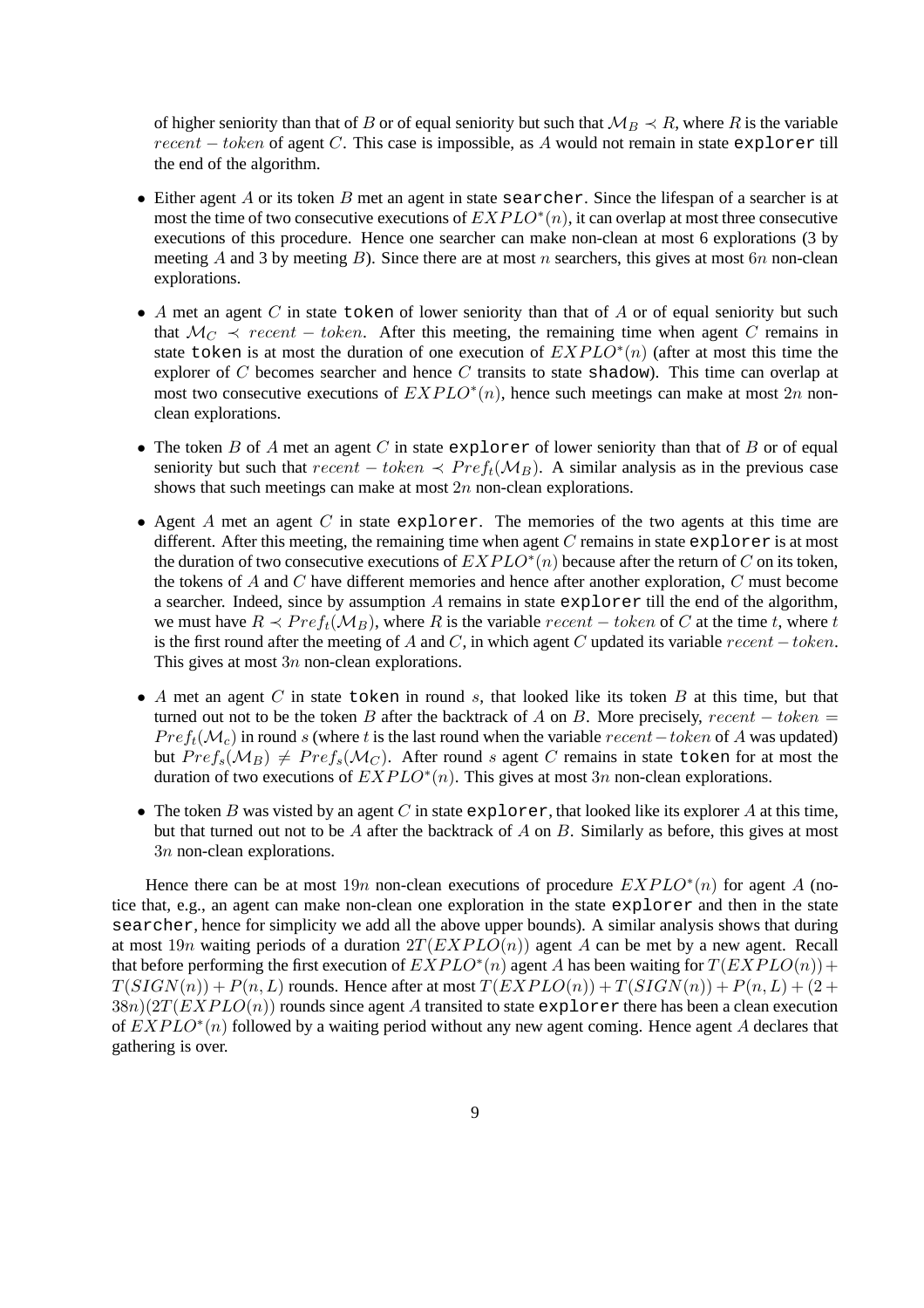It remains to consider an agent  $A$  in state token. From this state, either at some point the agent transits to state shadow or it remains in state token till the end of the algorithm. In this latter case, its explorer declares that gathering is over after at most  $T(EXPLO(n)) + T(SIGN(n)) + P(n, L) + (2 +$  $38n(2T(EXPLO(n))$  rounds since it transited to state explorer. However, as soon as an explorer declares that gathering is over, its token does the same. So, agent A declares that gathering is over after at most  $T(EXPLO(n)) + T(SIGN(n)) + P(n, L) + (2 + 38n)(2T(EXPLO(n))$  rounds since it transited to state token (recall that, according to the algorithm, agent  $A$  and its explorer have reached their current state at the same time).

Hence every agent eventually terminates. We conclude by observing that the execution time of the entire algorithm is upper bounded by the sum of the following upper bounds:

- the time between the wake up of the first agent and the time of the wake up of an agent  $A$  that will be in state explorer when declaring that gathering is over; this time is upper bounded by  $T(EXPLO(n)).$
- $\bullet$  the time that such an agent  $A$  spends in state setup and cruiser
- $\bullet$  the time that such an agent A spends in state explorer

We have shown above that each of these upper bounds is  $O(T(EXPLO(n)) + T(SIGN(n)) +$  $P(n, L)$ , where L is polynomial in n. Since  $T(EXPLO(n))$ ,  $T(SIGN(n))$  and  $P(n, L)$  are all polynomial in n, this proves that the running time of Algorithm Gathering-with-Detection is polynomial in  $n$ .  $\Box$ 

In the sequel we will use the following notion, which is a generalization of the enhanced view of a node. Consider a configuration of agents in any round. Color nodes  $v$  and  $w$  with the same color if and only if they are occupied by agents  $A_1, \ldots, A_r$  and  $B_1, \ldots, B_r$ , respectively, where  $A_i$  and  $B_i$  have the same memory in this round. A *colored* view from node v is the view from v in which nodes are colored according to the above rule.

In view of Lemma 3.2, all agents eventually declare that gathering is over. Hence the final configuration must consist of agents in states explorer, token and shadow, all situated in nodes  $v_1, \ldots, v_k$ , such that in each node  $v_i$  there is exactly one agent  $E_i$  in state  $\mathtt{explorer},$  exactly one agent  $T_i$  in state <code>token</code> and possibly some agents in state shadow. Call such a final configuration a *clone* configuration if there are at least two distinct nodes  $v_i$ ,  $v_j$  which have identical colored views. We will first show that the final configuration cannot be a clone configuration and then that it must consist of all agents gathered in a unique node and hence our algorithm is correct.

#### **Lemma 3.3** *The final configuration cannot be a clone configuration.*

**Proof.** Suppose for contradiction that the final configuration in round f contains distinct nodes which have identical colored views. Let  $A$  be one of the agents woken up earliest by the adversary. There exists an agent  $A'$  (also woken up earliest by the adversary) which has an identical memory as  $A$  and an identical colored view. Notice that if two agents have the same memory at time  $t$  they must have had the same memory at time  $t - 1$ . Since colors in a colored view are decided by memories of agents, this implies (by a backward induction on the round number) that the colored views of  $A$  and  $A'$  are the same in each round after their wake-up, and in particular *in* the round of their wake-up. In this round no agent has moved yet and hence each agent is in a different node. Hence colored views in this round correspond to enhanced views. Thus we can conclude that the enhanced views from the initial positions of agents  $A$  and  $A'$  were identical, which contradicts the assumption that in the initial configuration every agent has a unique enhanced view.  $\Box$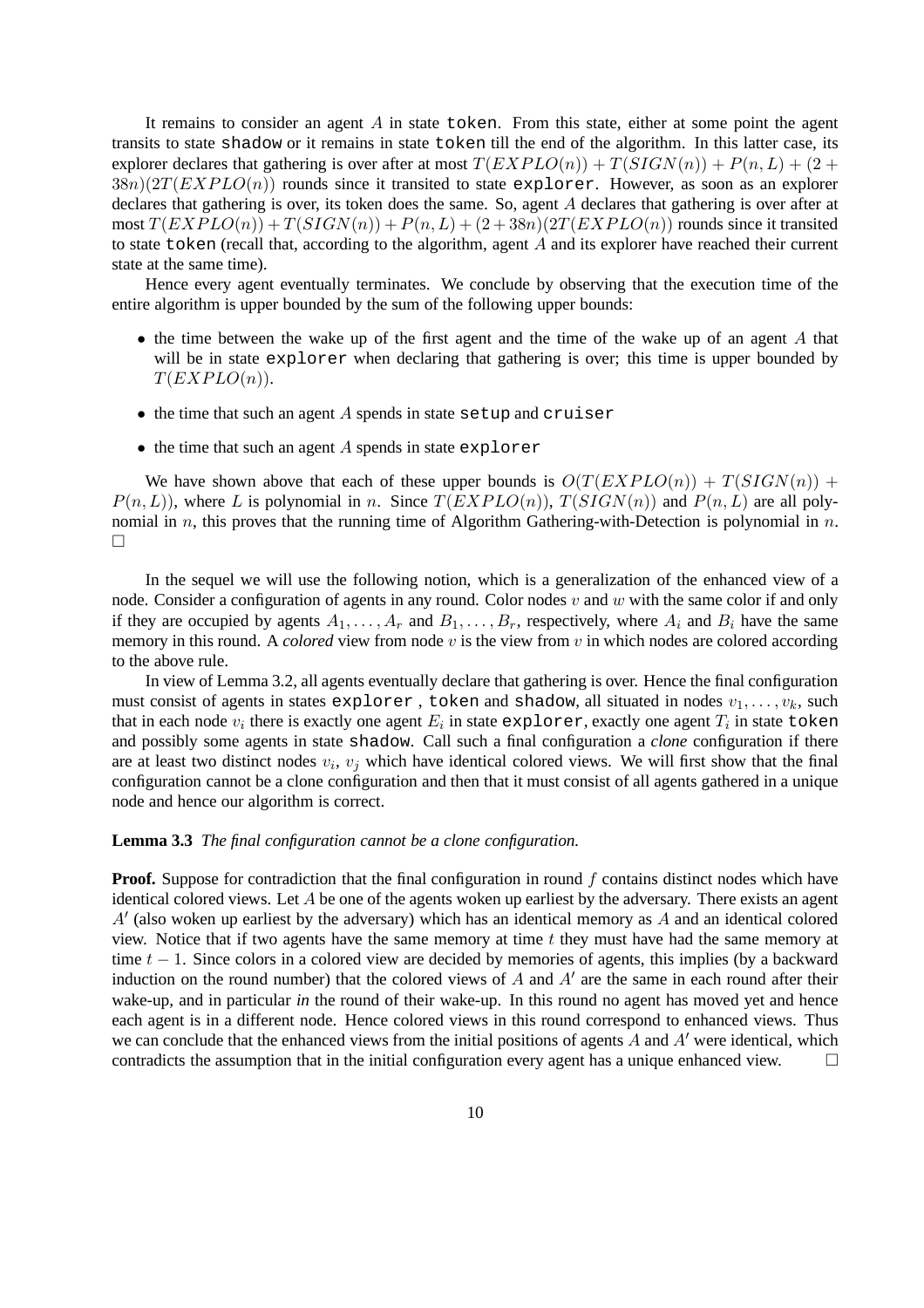#### **Lemma 3.4** *In the final configuration all agents must be at the same node.*

**Proof.** Let B be the first (or one of the first) agents in state token that declares that gathering is over. Let A be its explorer. Let  $\tau_0$  be the round in which agent A starts its last exploration  $EXPLO^*(n)$ . Let  $\tau_{1/2}$  be the round in which backtrack begins during this execution. Let  $\tau_1$  be the round in which this backtrack (and hence the execution of  $EXPLO^*(n)$ ) is finished, and let  $\tau_2$  be the round in which A declares that gathering is over.

**Claim 1.** In round  $\tau_0$  all agents in state token have the same memory.

In order to prove the claim we first show that all agents in state token in round  $\tau_0$  have the same seniority. Observe that there cannot be any agent in state token of higher seniority than B: any such agent would be seen by A during its last clean exploration  $EXPLO^*(n)$  between rounds  $\tau_0$  and  $\tau_1$  contradicting its cleanliness. Also there cannot be any agent  $C$  in state token of lower seniority than  $B$ . Indeed, let D be the explorer of C. Either D becomes a searcher between  $\tau_0$  and  $\tau_1$  and thus it meets the token B before time  $\tau_2$  which contradicts the declaration of A and B at time  $\tau_2$  or it remains an explorer, in which case C remains a token between  $\tau_0$  and  $\tau_1$  and thus C is visited by A during its last clean exploration, contradicting its cleanliness. This shows that all agents in state token in round  $\tau_0$  have the same seniority. Hence their explorers start and finish  $EXPLO^*(n)$  at the same time. Consequently no token existing in round  $\tau_0$  can transit to state shadow before round  $\tau_1$ . Agent A must have seen all these tokens during its last exploration. It follows that the memory of each such token in round  $\tau_0$  must be equal to the memory of B at this time: otherwise, agent A would detect such a discrepancy during its last exploration, which would contradict the cleanliness of this exploration. This proves Claim 1.

Claim 1 implies that in time  $\tau_0$  all agents in state explorer have the same memory. Indeed, since at time  $\tau_0$  agent A is together with B, each explorer must be with its token, since tokens have the same memory.

**Claim 2.** In round  $\tau_0$  there are no agents in state searcher.

Suppose for contradiction that there is a searcher S in round  $\tau_0$ . Recall that S performs two explorations: one entire exploration  $EXPLO^*(n)$  and another partial exploration  $EXPLO^*(n)$  until meeting a token or an explorer.

*Case 1. S* finished its first exploration  $EXPLO^*(n)$  by round  $\tau_0$ .

Hence its second exploration ends by round  $\tau_1$ . It could not end by round  $\tau_0$  because S would not be a searcher in this round anymore. If it ended between  $\tau_0$  and  $\tau_1$ , it must have met a token C. By Claim 1, all explorers have the same seniority and hence at time  $\tau_1$  the explorer D of C backtracked to C. This exploration is not clean for D. Either D becomes a searcher at time  $\tau_1$  and thus meets A and B before time  $\tau_2$ , contradicting their declaration at time  $\tau_2$ , or D starts another  $EXPLO^*(n)$  and it meets itself A and B before time  $\tau_2$ , contradicting their declaration at time  $\tau_2$ . This shows that the second exploration of S cannot end between  $\tau_0$  and  $\tau_1$ , hence Case 1 is impossible.

*Case 2. S* finished its first exploration  $EXPLO^*(n)$  between  $\tau_0$  and  $\tau_{1/2}$ .

Hence it must visit some token C during its second exploration (and before starting the backtrack) by round  $\tau_1$ . As before, this contradicts the declaration of A and B at time  $\tau_2$ .

*Case 3. S* finished its first exploration  $EXPLO^*(n)$  between  $\tau_{1/2}$  and  $\tau_1$ .

Hence the entire backtrack during this first exploration took place between rounds  $\tau_0$  and  $\tau_1$ . During this backtrack, S visited some token. As before, this contradicts the declaration of A and B at time  $\tau_2$ .

*Case 4. S* finished its first exploration  $EXPLO^*(n)$  after round  $\tau_1$ .

This is impossible, as it would not be in state searcher in round  $\tau_0$ .

This concludes the proof of Claim 2.

**Claim 3.** Let  $\mathcal{E}$  be the set of agents in state explorer in round  $\tau_0$ . In round  $\tau_{1/2}$  every agent from  $\mathcal{E}$  can reconstruct its colored view in round  $\tau_0$ .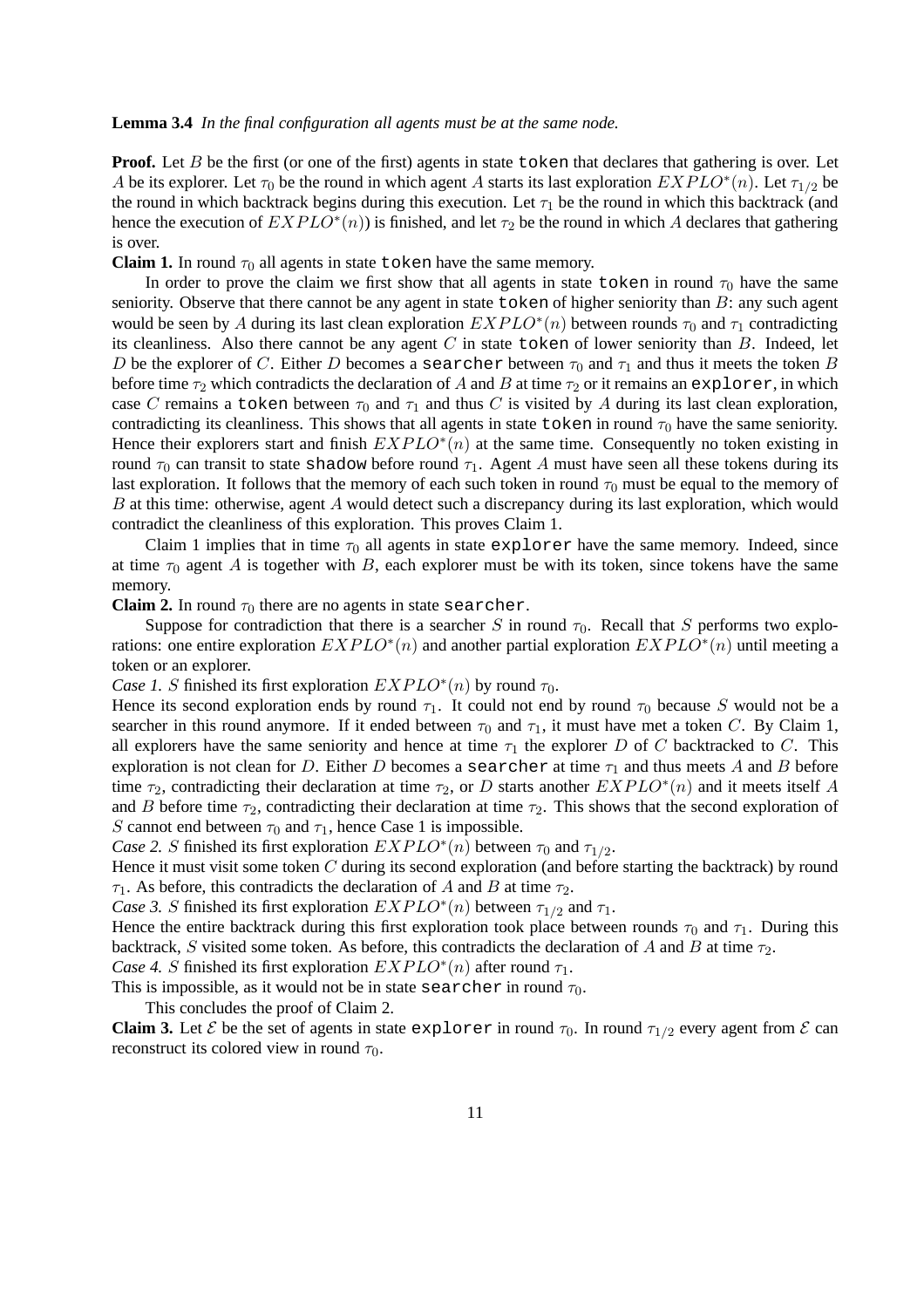To prove the claim first note that since agent A starts its last exploration in round  $\tau_0$  and all agents from E have the same memory in round  $\tau_0$ , they all start an exploration  $EXPLO^*(n)$  in this round. In round  $\tau_{1/2}$  every agent from  $\mathcal E$  has visited all nodes of the graph and starts its backtrack. In round  $\tau_0$  there are no agents in state setup or cruiser, in view of the waiting time when A transited to state explorer, and there are no agents in state searcher by Claim 2. Hence the visit of all nodes between rounds  $\tau_0$  and  $\tau_{1/2}$  permits to see all agents that were tokens at time  $\tau_0$ . Since at this time every explorer were with its token, this permits to reconstruct the memories and the positions of all agents in round  $\tau_0$ . This is enough to reconstruct the colored views of all agents in round  $\tau_0$ , which proves the claim.

To conclude the proof of the lemma it is enough to show that in round  $\tau_0$  only one node is occupied by agents, since this will be the final configuration. Suppose that nodes  $v \neq v'$  are occupied in this round. Let A be the explorer at v and A' the explorer at v'. Note that the colored views of A and A' in round  $\tau_0$  must be different, for otherwise the configuration in round  $\tau_0$  would be a clone configuration, and consequently the final configuration would also be clone, contradicting Lemma 3.3. Since, by Claim 3, in round  $\tau_{1/2}$ each of the agents A and A' has reconstructed its colored view in round  $\tau_0$ , their memories in round  $\tau_{1/2}$ are different. Between rounds  $\tau_{1/2}$  and  $\tau_1$ , during its backtrack, agent A' has visited again all tokens, in particular the token of A. Hence A, after backtracking to its token in round  $\tau_1$ , realizes that another explorer has visited its token, which contradicts the cleanliness of the last exploration of A. This contradiction shows that in round  $\tau_0$  only one node is occupied and hence the same is true in the final configuration. This concludes the proof of the lemma.

Now the proof of Theorem 3.1 follows directly from Lemmas 3.1, 3.2, and 3.4.

# **4 Unknown upper bound on the size of the graph**

In this section we show that, if no upper bound on the size of the graph is known, then there is no universal algorithm for gathering *with detection* all gatherable configurations. Nevertheless, we still show in this case a universal algorithm that gathers all gatherable configurations: upon completion of this algorithm all agents from any gatherable configuration eventually stop forever at the same node (although no agent is ever sure that gathering is over). The time of such an algorithm is the number of rounds between the wake-up of the first agent and the last round in which some agent moves. Our algorithm is polynomial in the (unknown) size of the graph.

We first prove the following negative result.

**Theorem 4.1** *There is no universal algorithm for gathering with detection all gatherable configurations in all graphs.*

**Proof.** Consider the following initial configurations. In configuration  $C$  the graph is a 4-cycle with clockwise oriented ports 0,1 at each node, and with additional nodes of degree 1 attached to two non-consecutive nodes. There are two agents starting at a node of degree 2 and at its clockwise neighbor, cf. Fig. 1 (a). In configuration  $D_n$ , for  $n = 4k$ , the graph is constructed as follows. Take a cycle of size n with clockwise oriented ports 0,1 at each node. Call clockwise consecutive nodes of the cycle  $v_0, \ldots, v_{n-1}$  (names are used only to explain the construction) and attach two nodes of degree 1 to  $v_0$  and one node of degree 1 to every other node with even index. Initial positions of agents are at nodes  $v_i$ , where  $i = 4j$  or  $i = 4j - 1$ , for some  $i$ , cf. Fig. 1 (b).

Each of the configurations C and  $D_n$ , for  $n \geq 8$ , is gatherable. Indeed, in each of these configurations there exist agents with different views (agents starting at nodes of degree 2 and of degree 3) and each agent has a unique enhanced view (this is obvious for configuration  $C$  and follows from the existence of a unique node of degree 4 for configurations  $D_n$ ). Hence each of these configurations satisfies condition **G** and consequently, by Theorem 3.1, there is an algorithm for gathering with detection each specific configuration,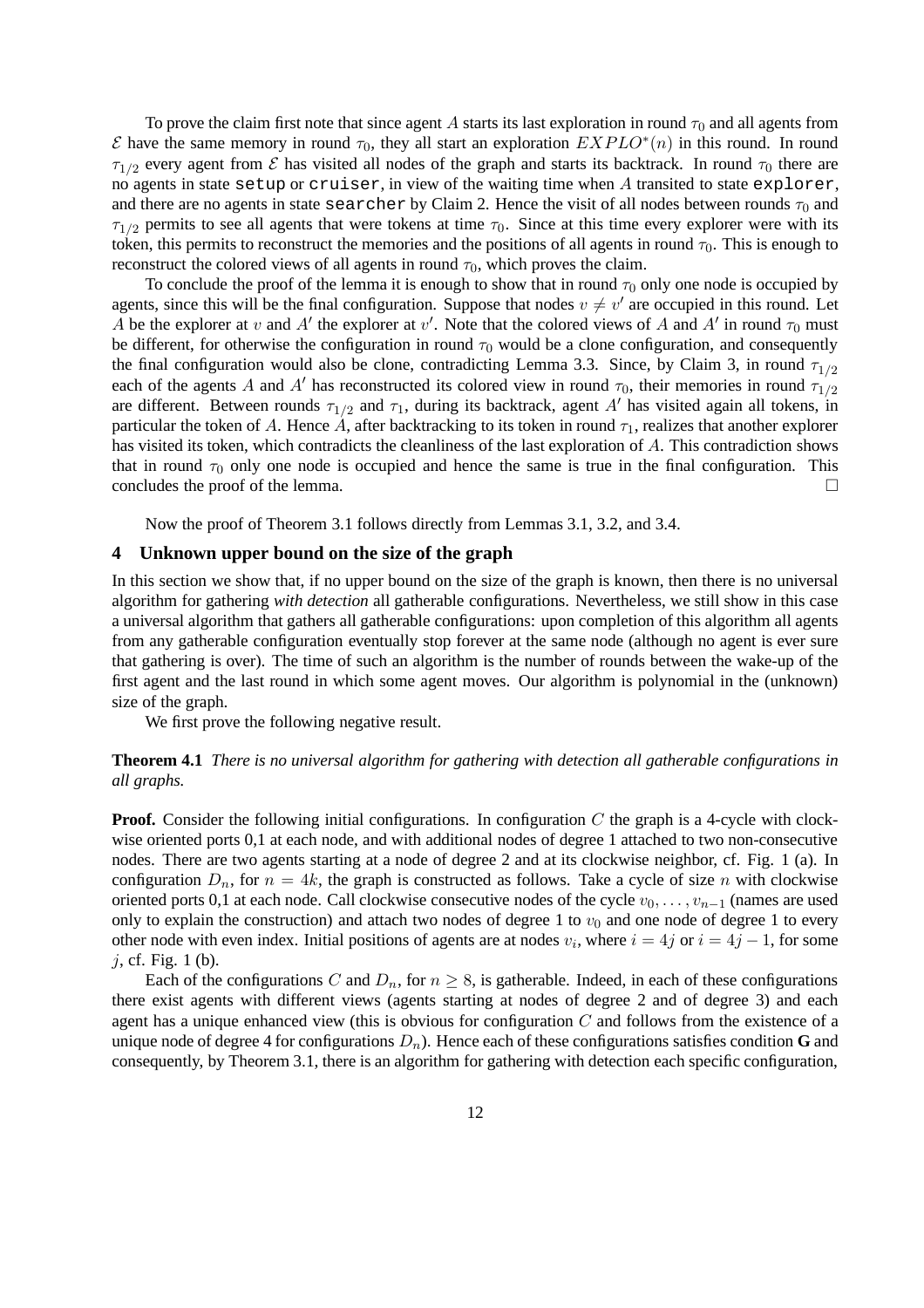

Figure 1: Configurations C and  $D_8$  in the proof of Theorem 4.1. Black nodes are occupied by agents

as such a dedicated algorithm knows the configuration and hence may use the knowledge of the size of the graph.

It remains to show that there is no *universal* algorithm that gathers with detection all configurations C and  $D_n$ . Suppose, for contradiction, that A is such an algorithm. Suppose that the adversary wakes up all agents simultaneously and let  $t$  be the time after which agents in configuration  $C$  stop at the same node and declare that gathering is over. Consider the configuration  $D_{8t}$  and two consecutive agents antipodal to the unique node of degree 4, i.e., starting from nodes  $v_{4t}$  and  $v_{4t-1}$ . Call X the agent starting at a node of degree 2 in configuration  $C$  and call  $Y$  the agent starting at its clockwise neighbor (of degree 3) in this configuration. Call X' the agent starting at node  $v_{4t-1}$  and call Y' the agent starting at node  $v_{4t}$  in configuration  $D_{8t}$ . (Again names are used only to explain the construction.)

In the first t rounds of the executions of algorithm A starting from configurations C and  $D_{8t}$  the memories of the agents X and X' and of the agents Y and Y' are the same. This easily follows by induction on the round number. Hence after t rounds agents  $X'$  and  $Y'$  starting from configuration  $D_{8t}$  stop and (falsely) declare that gathering is over. This contradicts universality of algorithm  $\mathcal{A}$ .

Our final result is a universal algorithm gathering all gatherable configurations, working without any additional knowledge. It accomplishes correct gathering and always terminates but (as opposed to Algorithm Gathering-with-Detection which used an upper bound on the size of the graph), this algorithm does not have the feature of detecting that gathering is over. We first present a high-level idea of the algorithm, then describe it in detail and prove its correctness. Recall that we assume that the initial configuration satisfies condition **G** (otherwise gathering, even without detection, is impossible by Lemma 3.1). **Idea of the algorithm.**

Since in our present scenario no upper bound on the size of the graph is known, already guaranteeing any meeting between agents must be done differently than in Algorithm Gathering-with-Detection. After wake-up each agent proceeds in phases  $n = 1, 2, \ldots$ , where in phase n it "supposes" that the graph has size n. In each phase an appropriate label based on procedure  $SIGN(n)$  is computed and procedure  $TZ$  is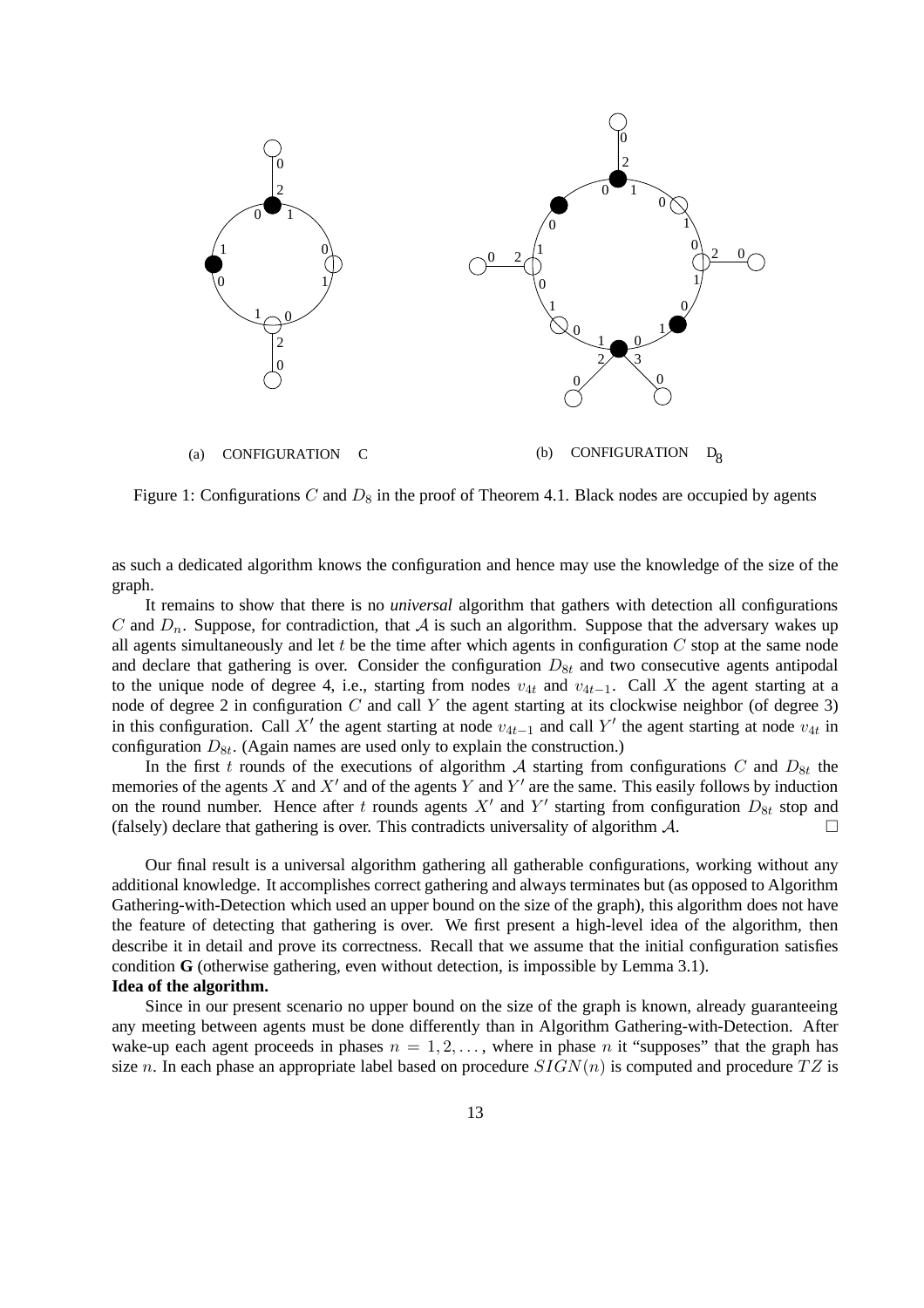performed sufficiently long to guarantee a meeting at most at the end of phase  $m$ , where  $m$  is the real size of the graph. If no meeting occurs in some phase sufficiently long, the agent passes to the next phase.

Another important difference occurs after the meeting, when one of the agents becomes an explorer and the other its token. Unlike in the case of known upper bound on the size of the graph, there is no way for any explorer to be sure at any point of the execution that it has already visited the entire graph. Clearly procedure  $EXPLO(n)$  cannot give this guarantee, as n is unknown, and procedure  $EST$  of exploration with a stationary token, which does not require the knowledge of an upper bound, cannot give this guarantee either, as an explorer cannot be always sure that it visits its own token, because memories of several agents playing the role of the token can be identical at various stages of the execution, and hence these "tokens" may be undistinguishable for the explorer.

Nevertheless, our algorithm succeeds in accomplishing the task by using a mechanism which is analogous to the "butterfly effect". Even a slight asymmetry in a remote part of the graph is eventually communicated to all agents and guarantees that at some point some explorer will visit the entire graph (although in some graphs no explorer can ever be sure of it at any point of an execution) and then all agents will eventually gather at the token of one of these explorers. Making all agents decide on the same token uses property **G** and is one of the main technical difficulties of the algorithm.

#### **Algorithm Gathering-without-Detection**

Similarly as in Algorithm Gathering-with-Detection, an agent can be in one of the following five states: traveler, shadow, explorer, token, searcher. State traveler partly combines the roles of previous states setup and cruiser. For every agent  $A$  in state shadow the notion of guide is defined as before. Below we describe the actions of an agent  $A$  in each of the states and the transitions between the states. At wake-up agent  $A$  enters the state traveler.

# **State** traveler.

In this state agent A works in phases numbered  $1, 2, \ldots$ . In phase n the agent supposes that the graph has size n. Agent A performs  $EXPLO(n)$  in order to visit all nodes and wake up all still dormant agents, if the assumption was correct. Then agent A performs the procedure  $SIGN(n)$  finding the current signature of its initial position v, called the *label*  $\ell_n$  of agent A. Let  $L_n$  be the maximum possible label of an agent in phase n (Note that  $L_n$  is polynomial in n.) Then agent A performs  $TZ(\ell_n)$  for  $\Delta_n$  rounds, where  $\Delta_n = T(EXPLO(n)) + T(SIGN(n)) + 2P(n, L_n) + \Delta_{n-1}$ , for  $n \geq 2$ , and  $\Delta_1 = 0$ . If no agent has been met during phase n, agent A starts phase  $n+1$ . As soon as another agent is met in some phase k, agent A interrupts this phase and transits either to state shadow or token or explorer. Suppose that the first meeting of agent  $A$  occurs in round  $t$  at node  $v$ .

Case 1. There are some agents in round  $t$  at node  $v$  which are either in state searcher, or explorer or token .

Let  $H$  be the set of these agents. Let  $H$  be the agent of largest memory in set  $H$ . Agent  $A$  transits to state shadow and its guide is H.

Case 2. There are only agents in state  $\text{traveler}$  in round t at node v.

Subcase 2.1. Agent A has the largest memory among all agents in round  $t$  at node  $v$ .

Then agent A transits to state explorer.

Subcase 2.2. Agent  $A$  does not have the largest memory among all agents in round  $t$  at node  $v$ .

If there is exactly one agent B with memory larger than A, then agent A transits to state token. Otherwise, it transits to state shadow of the agent with largest memory.

(Note that cases 1 and 2 cover all possibilities because an agent in state shadow always accompanies its guide and this guide cannot be an agent in state traveler.)

#### **State** shadow.

Agent A has exactly one guide and is at the same node as the guide in every round. In every round it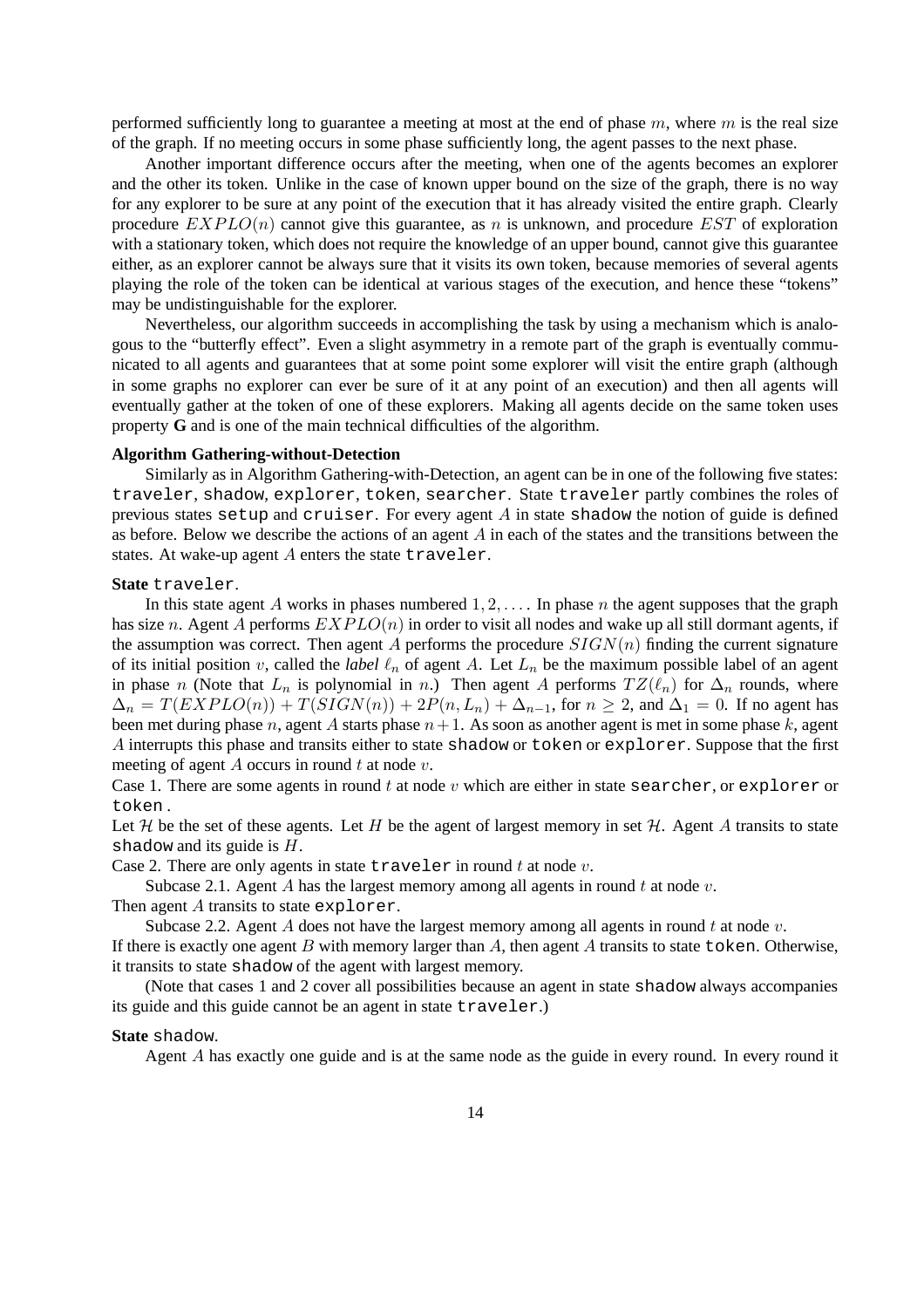makes the same move as the guide. If the guide  $B$  transits itself to state shadow and gets agent  $C$  as its guide, then agent  $A$  changes its guide to  $C$  as well.

In the description of the actions in the three remaining states, we will use the notion of seniority defined for Algorithm Gathering-with-Detection.

# **State** explorer.

When agent A transits to state  $\exp\left\{ \arctan\theta \right\}$  and  $\exp\left\{ B \right\}$  that transits to state token in the same round at the same node v. Agent B is called the token of A. Agent A has a variable  $recent - token$ that it initializes to the memory of  $B$  in this round.

We first define the notion of a *consistent meeting* for agent A. Let t be the last round when agent A updated its variable  $recent - token$ . A consistent meeting for A is a meeting in round  $t' > t$  with an agent C in state token of the same seniority as A, such that  $M$  is the current memory of C and  $Pref_t(\mathcal{M}) = recent - token$ . Intuitively, a consistent meeting is a meeting of an agent that A can plausibly consider to be its token  $B$ . Note that, according to this definition, a meeting in the round when the variable  $recent - token$  is updated, is not a consistent meeting.

We now briefly describe the procedure *EST* based on [11] that will be subsequently adapted to our needs. The agent constructs a BFS tree rooted at its starting node r marked by the stationary token. In this tree it marks port numbers at all nodes. During the BFS traversal, some nodes are added to the BFS tree. In the beginning the root is added. Whenever a node  $w$  is added to the BFS tree, all its neighbors are visited by the agent. For each neighbor v of w, the agent verifies if v is equal to some node u previously added to the tree. To do this, the agent travels from v using the reversal  $\overline{q}$  of the path q from r to u (the path q is a sequence of port numbers). If at the end of this backtrack it meets the token, then  $v = u$ . In this case v is not added to the tree as a neighbor of w and is called w-*rejected*. If not, then  $v \neq u$ . This verification is done for all nodes that are already in the tree. If  $v$  is different from all these nodes, then it is added to the tree.

The procedure  $EST^*$  is a simulation of  $EST$  with the following two changes. The first change is as follows. Suppose that the execution of EST produced the route  $\alpha$  of the agent. In procedure EST<sup>\*</sup>, upon completing procedure EST, the agent traverses the reverse route  $\overline{\alpha}$  and then again  $\alpha$  and  $\overline{\alpha}$ . Hence in procedure  $EST^*$  the agent traverses the concatenation of routes  $\alpha, \overline{\alpha}, \alpha, \overline{\alpha}$ . These parts of the trajectory will be called, respectively, the first, second, third and fourth segment of  $EST^*$ . The variable  $recent - token$ is updated in the beginning of the first and third segment of  $EST^*$ . Note that in these rounds agent A is certain to be with its token.

The second change concerns meetings with the token. Consider a verification if a newly reached node w in EST is equal to some previously constructed node  $u$ . This verification consists in traveling from  $w$ using the reverse path  $\overline{q}$ , where q is the path from the root r to u in the BFS tree and checking the presence of the token. If at the end of the simulation of path  $\overline{q}$  in the first segment of  $EST^*$  agent A makes a consistent meeting, then it acts as if it saw the token in EST; otherwise it acts as if it did not see the token in EST.

Similarly as for  $EXPLO^*(n)$ , an execution of  $EST^*$  is called *clean* if the following condition is satisfied: in each round during this execution, in which  $A$  met an agent  $C$ , the memory of  $C$  is equal to that of  $B$ , and in each round during this execution, in which the token  $B$  was met by an agent  $D$ , the memory of D was equal to that of A. Notice that after the execution of  $EST^*$ , agent A is together with its token B and thus they can verify if the execution was clean, by inspecting their memories. The execution time of  $EST^*$ in a graph of size m (unknown to the agents) is at most  $4T(EST(m))$ .

After transiting to state explorer, agent A executes the following protocol:

# **repeat forever**

/\*Before the first turn of the loop agent A has just entered state explorer and is with its token. After each turn of the loop, agent A is with its token, waiting after a clean exploration. $*/$ 

**if** A has just transited to state explorer **or** A has just been visited by another agent **then**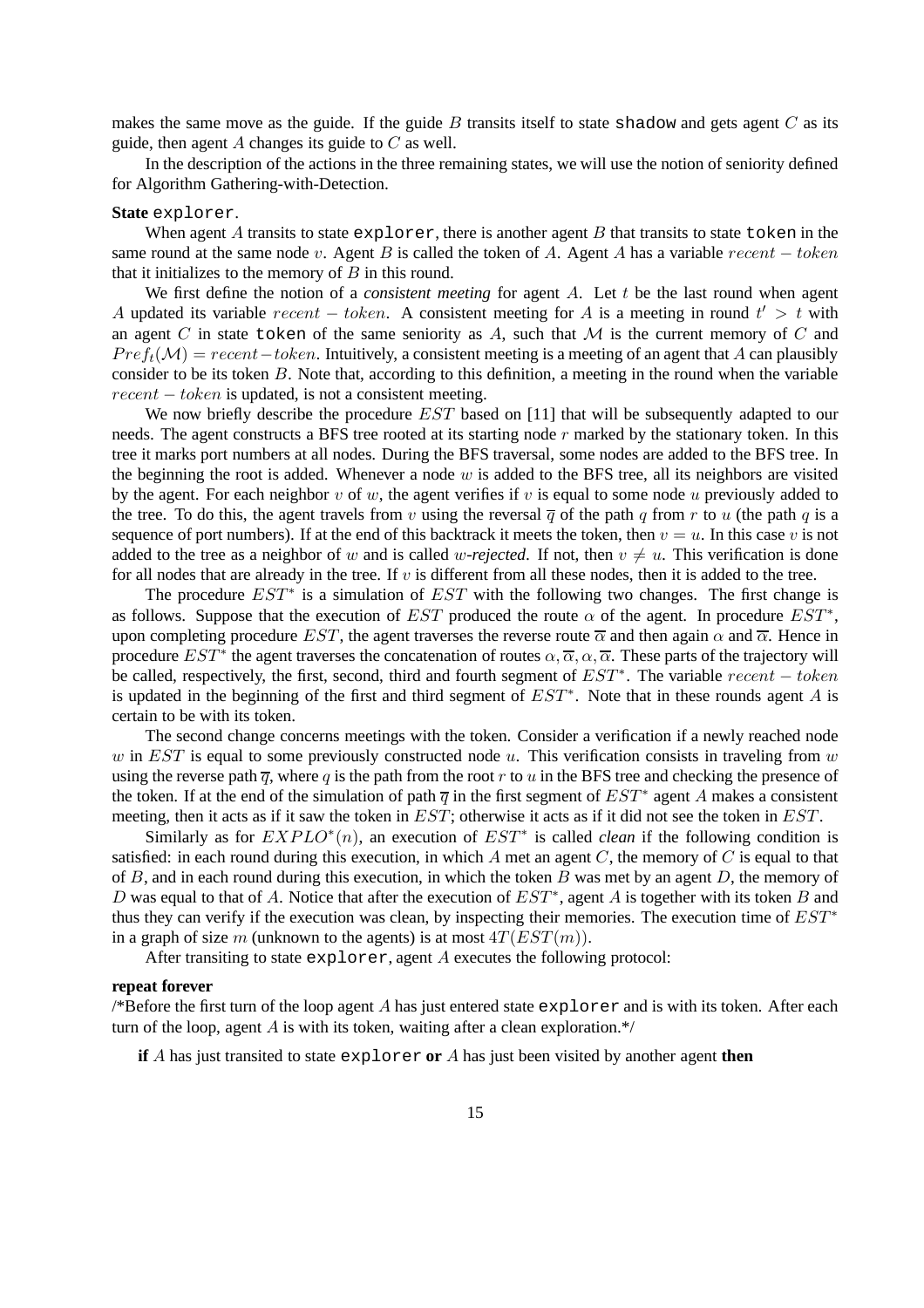**do**

EST<sup>∗</sup>

**if** A met an agent C in state token of higher seniority than that of A or of equal seniority but such that  $recent - token \prec Pref_t(\mathcal{M}_C)$  where  $\mathcal{M}_C$  is the memory of agent C and t is the last round when agent A updated its variable recent − token **then** A transits to state searcher

**if** A met another agent C in state explorer, such that either the seniority of C is higher than that of A, or these seniorities are equal but  $R_A \prec R_C$ , where  $R_A$  is the value of the variable  $recent - token$  of A and  $R_B$  is the value of the variable  $recent - token$  of B at the time of the meeting, or the seniorities are equal and  $R_A = R_C$ , but  $\mathcal{M}_A \prec \mathcal{M}_C$ , where  $\mathcal{M}_A$  (resp.  $\mathcal{M}_C$ ) is the memory of A (resp. of C) at the time of the meeting **then** A transits to state searcher

**if** B was visited in round  $t'$  by an agent C in state explorer of higher seniority than that of B or of equal seniority but such that  $M_B \prec R$  where  $M_B$  is the memory of agent B and R is the variable  $recent - token$  of agent C in round t' then A transits to state searcher until the execution of  $EST^*$  is clean

#### **State** token.

When agent A transits to state token, there is another agent B that transits to state explorer in the same round at the same node v. Agent B is called the explorer of A. Agent A remains idle at a node v and does not change its state, except when its explorer B transits to state searcher. In this case it transits to state shadow and  $B$  becomes its guide.

# **State** searcher

After transiting to state searcher agent A performs the sequence of explorations  $EXPLO(n)$  for  $n = 1, 2, \ldots$  until it meets an agent in state token or explorer in round t. Let S be the set of these agents met by A in round t. Agent A transits to state shadow and its guide is the agent from S with largest memory.

The analysis of the algorithm is split into the following lemmas.

**Lemma 4.1** *In Algorithm Gathering-without-Detection every agent eventually stops after time polynomial in the size of the graph.*

**Proof.** Let m be the size of the graph (unknown to the agents). Let A be any agent. We may assume that at some point A is woken up (otherwise it would be idle all the time). Similarly as in the proof of Lemma 3.2 we show that A must meet some other agent at the end of phase m at the latest. Indeed, the time  $\Delta_m$  during which A performs the procedure  $TZ$  in phase m is sufficiently long for meeting some agent, as all agents have to be woken up by the round when A starts performing TZ in phase m. Hence after time at most  $\Delta_m$ agent A transits from state traveler either to state shadow or token or explorer. As before we may exclude the state shadow from our analysis.

Consider an agent in state explorer. Either at some point it transits to state searcher, in which case, after this transition, it uses at most  $\sum_{i=1}^{m} T(EXPLO(i))$  rounds to perform procedures  $EXPLO(i)$ for  $i = 1, 2, \ldots, m$ , by which time it must have met some token or explorer (because at least one token is idle all the time, cf. Claim 1 in the proof of Lemma 3.2 ) and hence must have transited to state shadow, or it remains in state explorer till the end of the algorithm.

Consider an agent A that remains in state  $\exp$ lorer till the end of the algorithm. We will first show that the total number of rounds when this agent moves is polynomial in  $m$ . This is not enough to show that A remains idle forever after polynomial time, since we still need to bound the duration of each period of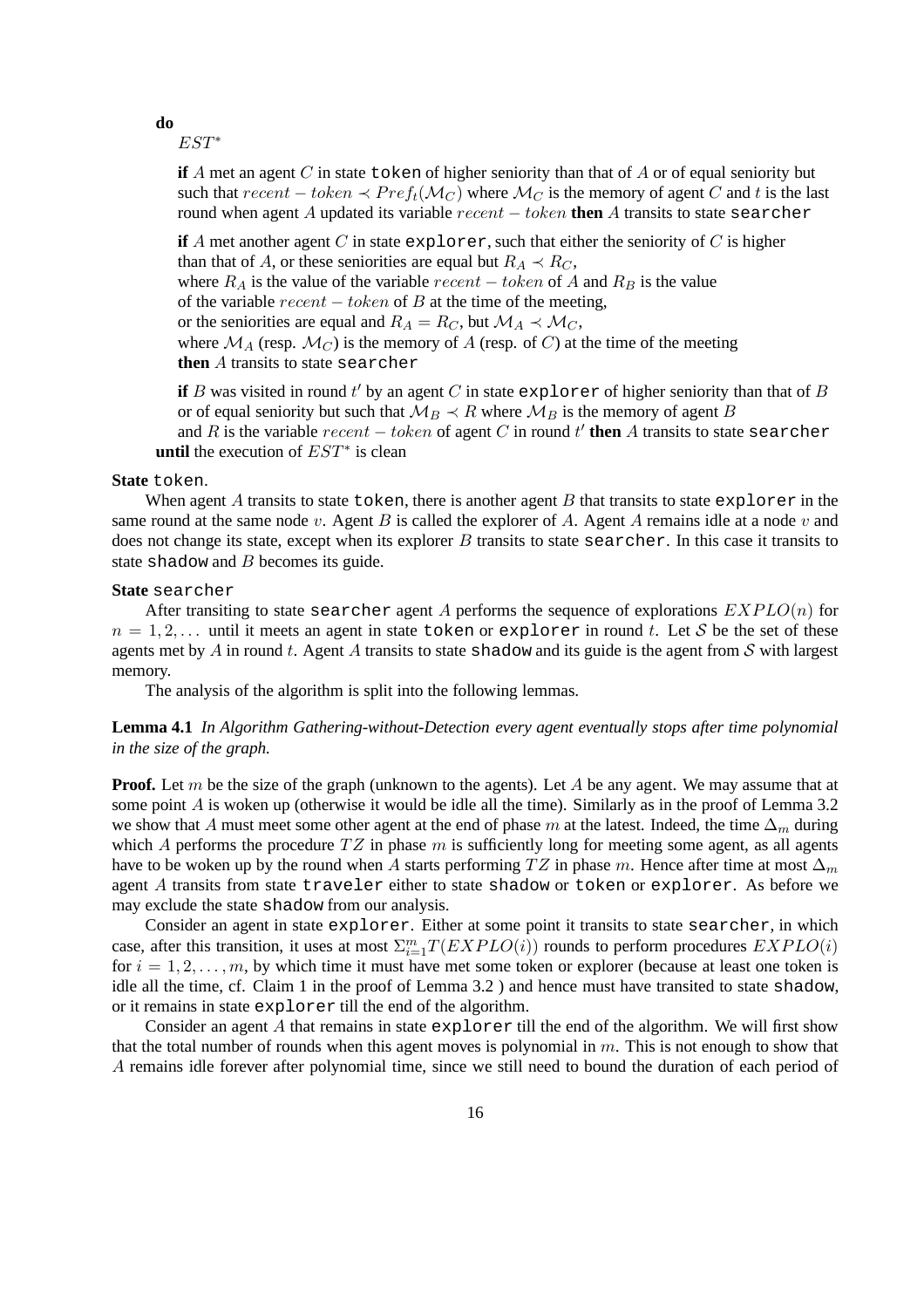idleness between any consecutive periods of moving. This will be addressed later.

Two events can trigger further moves of the agent: a meeting causing a non-clean exploration  $EST^*$ or a visit of A by some agent, when A stays with its token after a clean exploration.

We first treat the first of these two types of events and bound the total time of explorations caused by them. An exploration could be non-clean due to several reasons, according to the description of the algorithm.

- $\bullet$  A met an agent C in state token of higher seniority than that of A or of equal seniority but such that recent – token  $\prec$  Pre  $f_t(\mathcal{M}_C)$ , or the token B of A was visited by an agent C in state explorer of higher seniority than that of B or of equal seniority but such that  $\mathcal{M}_B \prec R$ , where R is the variable  $recent - token$  of agent C. This case is impossible, as A would not remain in state explorer till the end of the algorithm.
- Either agent A or its token B met an agent C in state traveler. Since C transits immediately to state shadow, all agents in state traveler can cause at most  $m \cdot 4T(EST(m))$  rounds of motion of A. Indeed, each agent in state traveler can cause at most one exploration  $EST^*$  to be non-clean.
- Either agent A or its token B met an agent C in state searcher. Since C transits immediately to state shadow, all agents in state searcher can cause at most  $m \cdot 4T(EST(m))$  rounds of motion of A. Indeed, each agent in state searcher can cause at most one exploration  $EST^*$  to be non-clean.
- A met an agent C in state token of lower seniority than that of A or of equal seniority but such that  $\mathcal{M}_C \prec recent-token$ . After this meeting, the remaining time when agent C remains in state token is at most the longest duration of one execution of  $EST^*$  (after at most this time the explorer of  $C$ becomes searcher and hence C transits to state shadow). Let t be the round of the meeting. Agent  $C$ remains in state token till round t', where  $t' \leq t + 4T(EST(m))$ . So after t' there can be at most one exploration  $EST^*$  of A non-clean because of C, finishing in round at most  $t+8T(EST(m))$  and then a possibly clean exploration till round  $t + 12T(EST(m))$ . Hence all such meetings can cause at most  $m \cdot 12T(EST(m))$  rounds of motion of A, apart from the current exploration.
- The token  $B$  of  $A$  met an agent  $C$  in state explorer of lower seniority than that of  $B$  or of equal seniority but such that  $recent - token \prec Pref_t(\mathcal{M}_B)$ . A similar analysis as in the previous case shows that such meetings can cause at most  $m \cdot 12T(EST(m))$  rounds of motion of A, apart from the current exploration.
- Agent A met an agent C in state explorer. After the meeting one of these agents "loses", i.e., it will transit to state searcher after backtracking to its token. This loser cannot be A because, by definition  $\vec{A}$  is an agent that remains in state explorer till the end. Hence agent  $\vec{C}$  remains in state explorer for at most  $4T(EST(m))$  rounds after the meeting. Similarly as before such meetings can cause at most  $m \cdot 12T(EST(m))$  rounds of motion of A, apart from the current exploration.
- A met an agent C in state token in round s, that looked like its token B at this time, but that turned out not to be the token B after the backtrack of A on B. More precisely,  $recent - token =$  $Pre f_t(\mathcal{M}_c)$  in round s (where t is the last round when the variable recent – token of A was updated) but  $Pref_s(M_B) \neq Pref_s(M_C)$ . After round s agent C may look like token B of A for at most  $4T(EST(m))$  rounds because after at most this time A backtracks to its token B and, from this time on, it can see the difference between  $B$  and  $C$ . Similarly as before such meetings can cause at most  $m \cdot 12T(EST(m))$  rounds of motion of A, apart from the current exploration.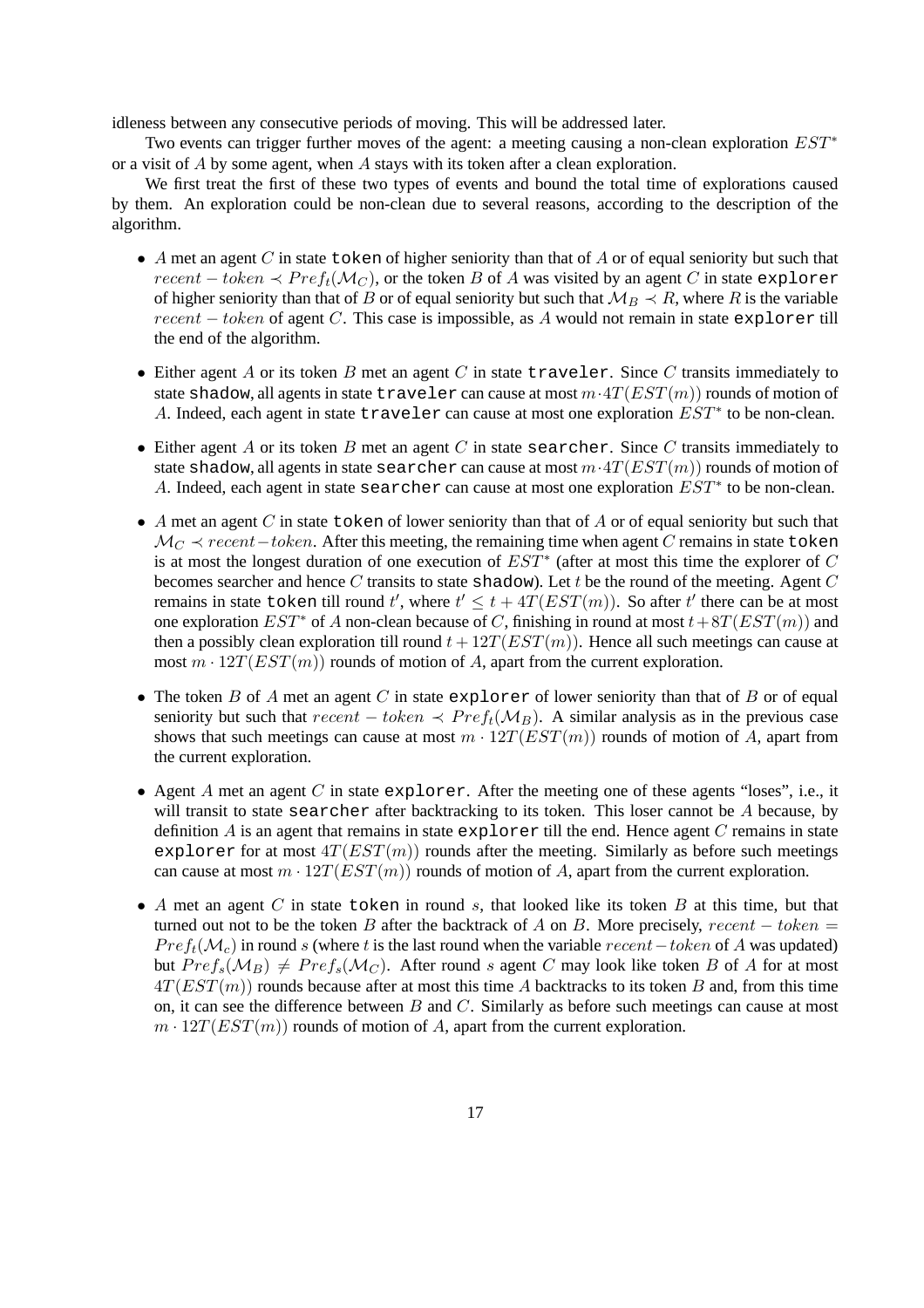• The token B was visited by an agent C in state explorer, that looked like its explorer A at this time, but that turned out not to be  $A$  after the backtrack of  $A$  on  $B$ . Similarly as before such meetings can cause at most  $m \cdot 12T(EST(m))$  rounds of motion of A, apart from the current exploration.

Hence the first of the two types of events (meeting causing a non-clean exploration) can cause at most  $68m \cdot T(EST(m))$  rounds of motion of A, apart from the first exploration. (As before we add all upper bounds for simplicity). The second type of events (a visit of  $\tilde{A}$  by some agent, when  $\tilde{A}$  stays with its token after a clean exploration) can cause at most the above time of moving of  $A$ . Adding one clean exploration that must be made by A even without any meetings and adding the first exploration, we get an upper bound of  $(136m + 8) \cdot T(EST(m))$  rounds during which agent A moves in state explorer.

It remains to consider an agent in state token. It may either transit to state shadow or remain in state token forever. In the latter case it is idle all the time.

Since  $\Delta(n)$ ,  $T(EST(n))$  and  $T(EXPLO(n))$  are all polynomial in n, the above analysis shows that there exists a polynomial Q, such that, for each agent A executing Algorithm Gathering-without-Detection in any graph of size m, the number of rounds during which this agent moves is at most  $Q(m)$ . In order to finish the proof, we need to bound the number of rounds during which an agent  $A$  can be idle before moving again. To do this we will use the following claim.

**Claim.** If in round t of the execution of Algorithm Gathering-without-Detection no agent moves, then no agent moves in any later round of this execution.

To prove the claim notice that if no agent moves in round  $t$ , then in this round no agent is in state traveler or searcher. Moreover each agent in state explorer must be idle and stay with its token in this round. (all other nodes must be in state shadow). In order for some agent to move in round  $t + 1$ , some explorer would have to visit some other token in round  $t$ , contradicting the definition of  $t$ . Hence all agents are idle in round  $t + 1$ . By induction, all agents are idle from round t on. This proves the claim.

Since for each agent executing Algorithm Gathering-without-Detection in a graph of size  $m$ , the number of rounds in which it moves is at most  $Q(m)$  and there are at most m agents, the claim implies that after time at most  $m \cdot Q(m)$  since the wake up of the first agent, all agents must stop forever.

By Lemma 4.1 there exists a round after which, according to Algorithm Gathering-without-Detection, no agent moves. Call the resulting configuration *final*. The following lemma implies that Algorithm Gathering-without-Detection is correct.

# **Lemma 4.2** *In every final configuration exactly one node is occupied by agents.*

**Proof.** A final configuration must consist of agents in states explorer, token and shadow, all situated in nodes  $v_1, \ldots, v_k$ , such that in each node  $v_i$  there is exactly one agent  $E_i$  in state explorer, exactly one agent  $T_i$  in state token and possibly some agents in state shadow. As before we call such a final configuration a *clone* configuration if there are at least two distinct nodes  $v_i$ ,  $v_j$  which have identical colored views. The same argument as in the proof of Lemma 3.3 shows that a final configuration cannot be a clone configuration.

It is enough to prove that  $k = 1$ . Suppose for contradiction that  $k > 1$ . We will consider two cases. In the first case the memories of all explorers  $E_i$  are identical and in the second case they are not. In both cases we will derive a contradiction.

Case 1. All explorers  $E_i$  in the final configuration have identical memory.

In this case all these explorers performed the last exploration  $EST^*$  simultaneously. We start with the following claim.

**Claim 1.** If a node w has been rejected by the explorer  $E_j$  in the construction of its BFS tree during its last exploration  $EST^*$ , then node w must have been either added previously by  $E_j$  to its BFS tree, or added by another explorer  $E_s$  in the construction of its BFS tree during its last exploration  $EST^*$ .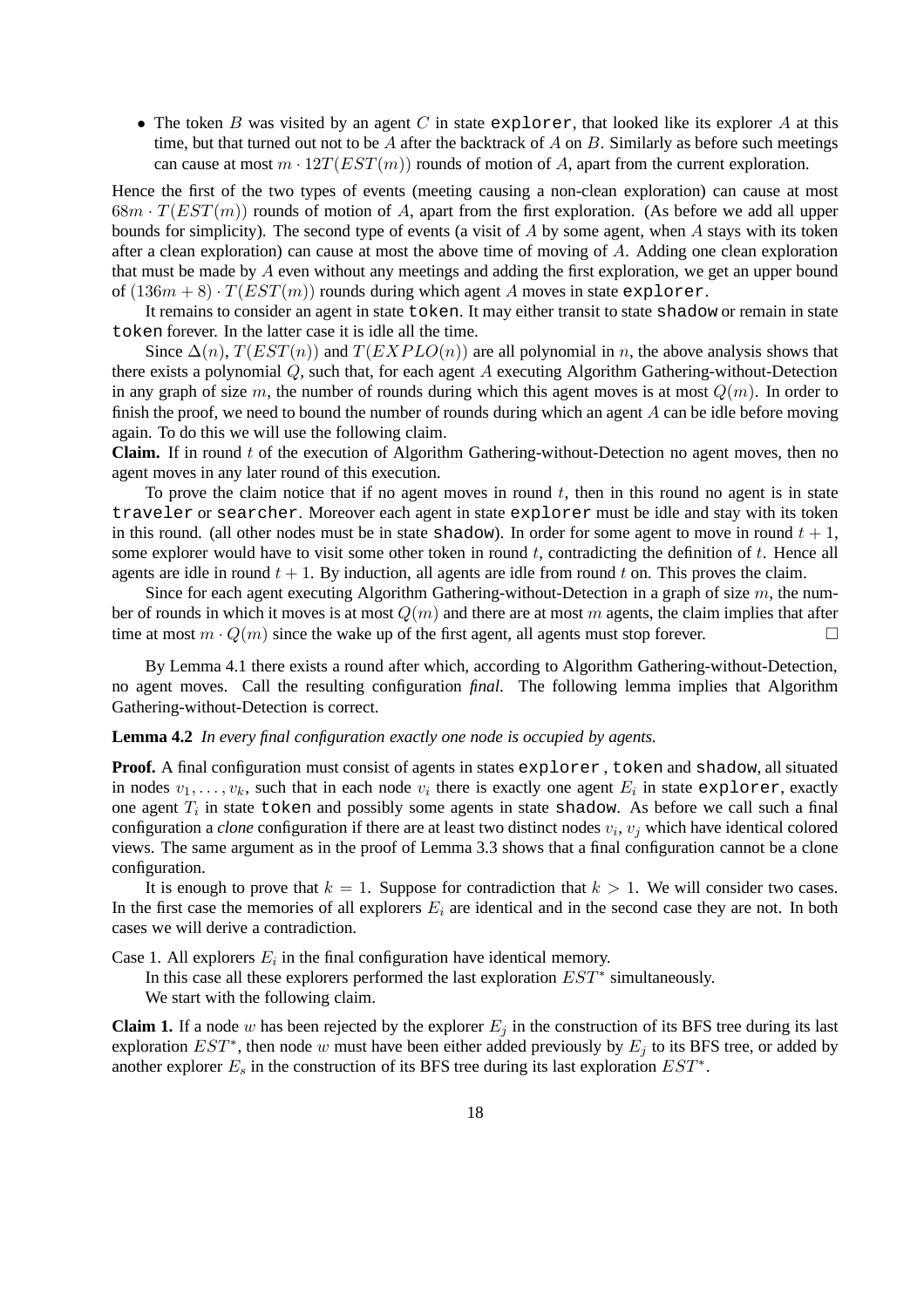The node w was rejected by  $E_j$  for the following reason.  $E_j$  traveled from w using the reversal  $\overline{q}$  of the path q, where q is a path (coded as a sequence of ports) from  $v_i$  to some node u already in the BFS tree of  $E_i$ , and at the end of this path  $\overline{q}$ ,  $E_j$  met a token with memory M, such that  $Pref_t(\mathcal{M}) = recent - token$ , where t is the last round when  $E_j$  updated its variable  $recent - token$ .

There are two possible cases. If the token met by  $E_j$  is its own token (residing at  $v_j$ ), then w is equal to some node u already added previously to the BFS tree of  $E_i$ . If, on the other hand, the token met by  $E_i$ is the token of some other explorer  $E_s$ , then we will show that w is added by  $E_s$  to its BFS tree. Indeed, since  $E_i$  has added a node u to its BFS tree, such that the path from  $v_i$  to u is q, the explorer  $E_s$  must have added a node u' to its BFS tree, such that the path from  $v_s$  to u' is q as well, because both  $E_s$  and  $E_j$  have identical memories. However, this node u' must be equal to w, since the path from w to  $v_s$  is  $\overline{q}$ . This proves the claim.

The contradiction in Case 1 will obtained in the following way. Using BFS trees produced by explorers  $E_i$  during their last exploration  $EST^*$  (recall that these trees are isomorphic, since memories of the explorers are identical), we will construct the colored view for each explorer. Using the fact that memories of the explorers are identical, these colored views will be identical. This will imply that the final configuration is a clone configuration, which is impossible.

The construction proceeds as follows (we will show it for explorer  $E_1$ ). Let  $T_i$  be the BFS tree produced by  $E_i$ . Each tree  $T_i$  has its root  $v_i$  colored black and all other nodes colored white. We will gradually attach various trees to  $T_1$  in order to obtain the colored view from  $v_1$ . First attach to every node of  $T_1$  its neighbors that have been rejected by  $E_1$  during the construction of  $T_1$ . Explorer  $E_1$  has visited these nodes, hence the respective port numbers can be faithfully added. Consider any such rejected node w. By Claim 1, there are two possibilities. If node w was previously added by  $E_1$  to  $T_1$  as some node u, then we proceed as follows. Let  $T'_1$  be the tree  $T_1$  but rooted at u instead of  $v_1$ . We attach tree  $T'_1$  at w, identifying its root u with w. If node w was added by another explorer  $E_s$  in the construction of its BFS tree  $T_s$ , we proceed as follows. As mentioned in the proof of Claim 1, the explorer  $E_s$  must have added a node  $u'$  to its BFS tree, such that the path from  $v_s$  to  $u'$  is q. Let  $T'_s$  be the tree  $T_s$  but rooted at  $u'$  instead of  $v_s$ . We attach tree  $T'_s$  at  $w$ , identifying its root  $u'$  with  $w$ .

After processing all nodes rejected by  $E_1$  and adding the appropriate trees, we attach all rejected neighbors of nodes in the newly obtained increased tree. These nodes could have been rejected either by  $E_1$  itself or by another explorer  $E_j$  whose (re-rooted) tree  $T'_j$  has been attached. For each newly attached node rejected by  $E_j$ , the construction continues as before, replacing the role of  $T_1$  by  $T_j$ .

The above construction proceeds infinitely, producing the view from  $v_1$ , which is an infinite tree. (This infinite tree is indeed the view from  $v_1$  because whenever a node is added to the tree, all its neighbors are eventually added as well, with the correct port numbers.) To produce the colored view, notice that there are only two colors in this colored view: white corresponding to empty nodes in the final configuration and black corresponding to nodes  $v_1, ..., v_k$  (all these nodes get identical colors: since memories of explorers are the same, memories of their tokens are also the same and memories of corresponding nodes in state shadow are also identical). It remains to indicate how the colors are distributed in the constructed view. This is done as follows. When a tree  $T'_j$  is attached, exactly one of its nodes (namely the node corresponding to  $v_j$ ) is black. Exactly these nodes become black in the obtained colored view.

This construction of colored views is done for all explorers  $E_i$ . Consider two explorers  $E_i$  and  $E_j$ . Since these explorers have the same memory, the trees  $T_s'$  attached at a given stage of the construction of the views of  $E_i$  and  $E_j$  are isomorphic. They are also attached in the same places of the view. Hence by induction of the level of the view it follows that both colored views are identical. This implies that the final configuration is a clone configuration which gives a contradiction in Case 1.

Case 2. There are at least two explorers  $E_i$  and  $E_j$  with different memories in the final configuration.

Consider the equivalence relation on the set of explorers  $E_1, \ldots, E_k$ , such that two explorers are equiv-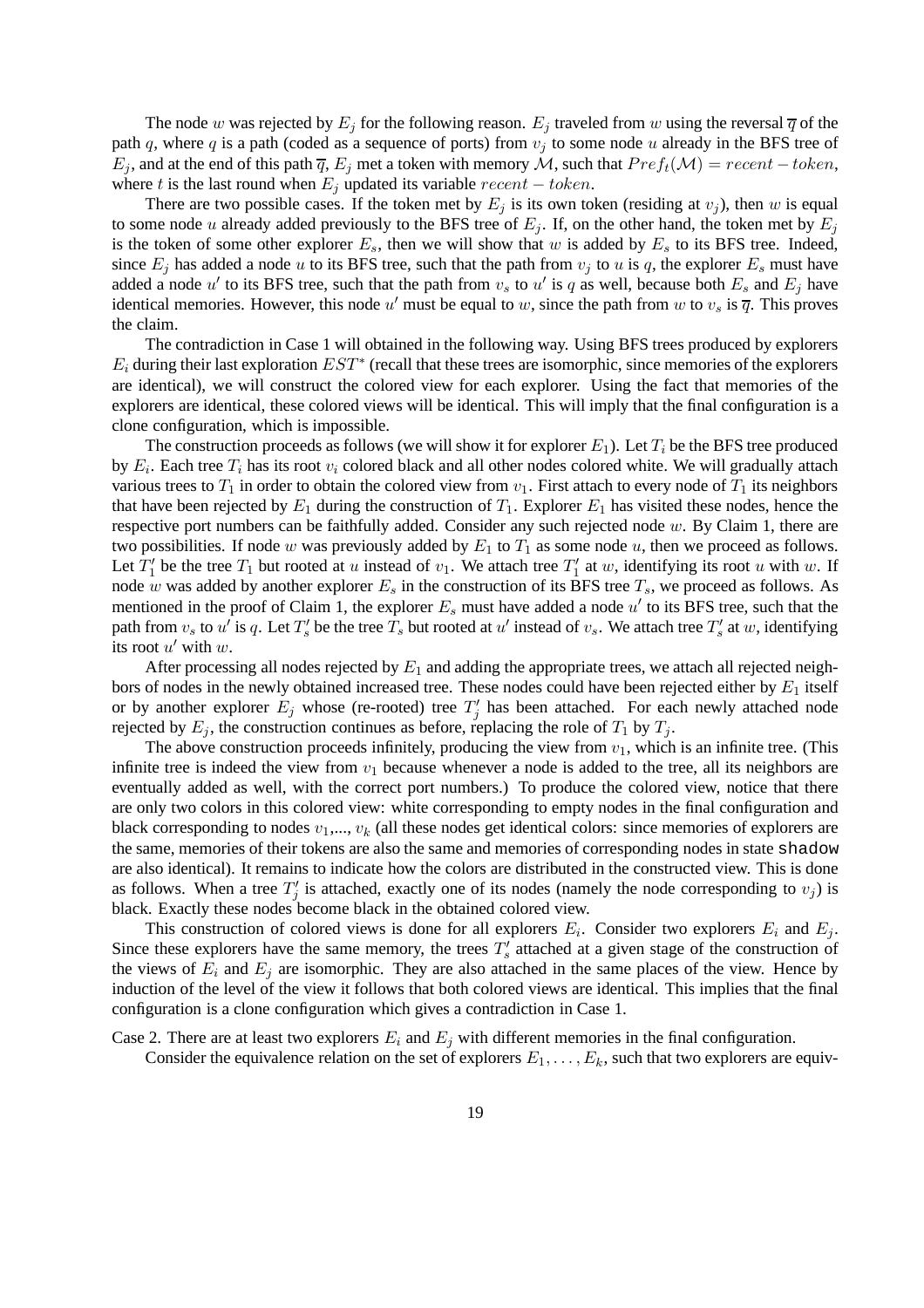alent if their memories in the final configuration are identical. Let  $C_1, \ldots, C_h$ , where  $h > 1$ , be the equivalence classes of this relation. Suppose w.l.o.g. that  $C_1$  is a class of explorers with smallest seniority. We will use the following claim.

**Claim 2.** During the last exploration  $EST^*$  of explorers in  $C_1$ , at least one of the following statements holds:

- an explorer from  $C_1$  has visited a token of an explorer not belonging to  $C_1$ ;
- a token of an explorer from  $C_1$  has been visited by an explorer not belonging to  $C_1$ .

In order to prove the claim consider two cases. If every node of the graph has been visited by some explorer from  $C_1$  we will show that the first statement holds. Indeed, since explorers from  $C_1$  have the smallest seniority, during their last execution of  $EST^*$  all tokens are already at their respective nodes. Hence some explorers from  $C_1$  must visit the tokens of explorers outside of  $C_1$ . Hence we can restrict attention to the second case, when some nodes of the graph have not been visited by any explorer from  $C_1$ . Notice that if there were no other classes than  $C_1$ , this could not occur. Indeed, we would be then in Case 1 (in which all explorers have identical memory). Thus Claim 1 would hold, which implies that all nodes must be visited by some explorer, in view of the graph connectivity.

Hence the fact that some node is not visited by explorers from  $C_1$  must be due to a meeting of some other agent (which is neither an explorer from  $C_1$  nor a token of such an explorer) during their last exploration EST<sup>\*</sup>. What kind of a meeting can it be? It cannot be a meeting with an agent in state traveler or searcher because this would contradict that the last exploration was clean. For the same reason it cannot be a meeting of an explorer from  $C_1$  with another explorer. This leaves only the two types of meetings specified in the claim, which finishes the proof of the claim.

Let  $(Ex, Tok)$  be a couple of an explorer outside of  $C_1$  and of its token, such that either an explorer from  $C_1$  visited Tok or a token of an explorer from  $C_1$  has been visited by Ex during the last exploration of explorers in the class  $C_1$ . Such a couple exists by Claim 2. The seniority of Ex and Tok must be the same as that of explorers from  $C_1$ , for otherwise their last exploration would not be clean. For the same reason, when explorers from  $C_1$  started their last exploration, the explorer  $Ex$  must have started an exploration as well (possibly not its final exploration): otherwise the exploration of explorers from  $C_1$  would not be clean. Moreover we show that when explorers from  $C_1$  finished their last exploration, explorer  $Ex$  must have finished an exploration as well. To prove this, consider two cases, corresponding to two possibilities in Claim 2. Suppose that an explorer  $E_j$  from  $C_1$  has visited  $T \circ k$  and that its exploration did not finish simultaneously with the exploration of Ex. Consider the consecutive segments  $S_1, S_2, S_3, S_4$  of the last exploration  $EST^*$  of  $E_j$ . (Recall that these segments were specified in the definition of  $EST^*$ .) Since  $E_j$ has visited  $Tok$  during  $EST^*$ , it must have visited it during each segment  $S_i$ . At the end of  $S_1$ , explorer  $\vec{E_j}$ knows how long  $EST^*$  will take. At the end of  $S_2$  its token learns it as well. When  $E_i$  visits Tok again in segment  $S_3$ , there are two possibilities. Either Tok does not know when the exploration of Ex finishes, or it does know that it finishes at a different time than the exploration of  $E_i$ . In both cases the explorer  $E_i$ that updated its variable recent – token at the end of  $S_2$  can see that recent – token  $\neq Pref_t(\mathcal{M})$ , where M is the memory of Tok and t is the end of  $S_2$ . This makes the last exploration of  $E_j$  non clean, which is a contradiction. This proves that Ex and  $E_i$  finish their exploration simultaneously, if  $E_i$  has visited Tok. The other case, when Ex has visited the token of  $E_j$  is similar. Hence we conclude that explorations of  $E_j$ and of Ex started and finished simultaneously.

Let  $\tau$  be the round in which the last exploration of  $E_j$  (and hence of all explorers in  $C_1$ ) finished. The exploration of  $Ex$  that finished in round  $\tau$  cannot be its final exploration because then it would have the same memory as  $E_i$  in the final configuration and thus it would be in the class  $C_1$  contrary to the choice of Ex. Hence Ex must move after round  $\tau$ . It follows that there exists a class  $\mathcal{C}_i$  (w.l.o.g. let it be  $\mathcal{C}_2$ ) such that explorers from this class started their last exploration after round  $\tau$ . Note that during this last exploration,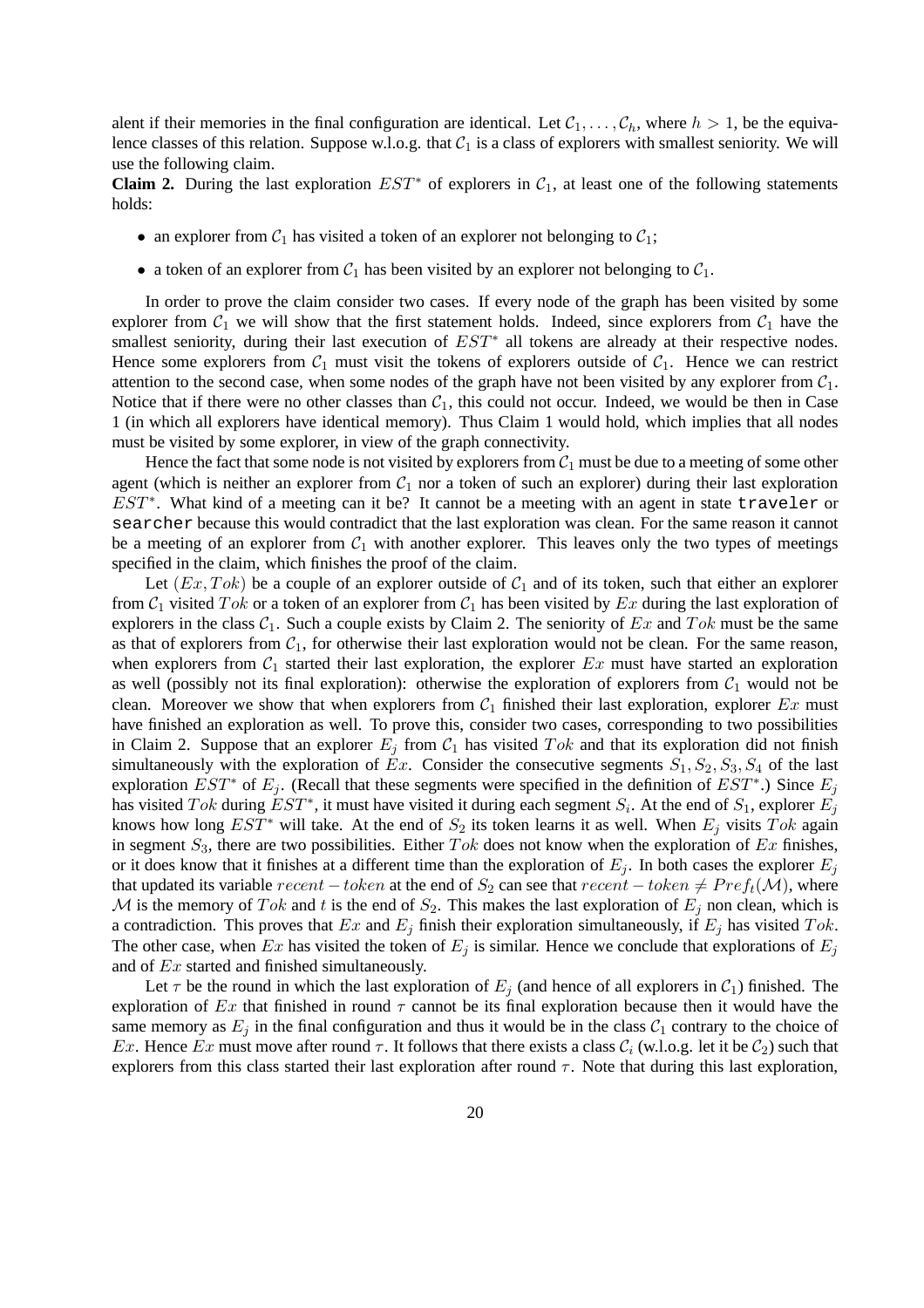explorers from  $C_2$  could not visit all nodes of the graph, for otherwise they would meet explorers from  $C_1$ after round  $\tau$ , inducing them to move after this round, contradicting the fact that explorers from  $C_1$  do not move after round  $\tau$ .

The fact that some node is not visited by explorers from  $C_2$  must be due to a meeting of some other agent (which is neither an explorer from  $C_2$  nor a token of such an explorer) during their last exploration EST<sup>\*</sup>. Otherwise, for explorers in  $C_2$  the situation would be identical as if their equivalence class were the only one, and hence, as in Case 1, they would visit all nodes. Moreover, the fact that some node is not visited by explorers from  $C_2$  must be due to a meeting of some explorer outside of  $C_1$  or of its token (if not, explorers from  $C_1$  would move after round  $\tau$ , which is a contradiction). An argument similar to that used in the proof of Claim 2 shows that there exists a couple  $(EX', Tok')$ , such that  $Ex'$  is an explorer outside of  $C_1 \cup C_2$ ,  $Tok'$  is its token, and either an explorer from  $C_2$  visited  $Tok'$  or a token of an explorer from  $C_2$ has been visited by  $Ex'$  during the last exploration of explorers in the class  $C_2$ . Let  $\tau'$  be the round in which the last exploration of explorers from  $C_2$  is finished. Similarly as before, the explorer  $Ex'$  terminates some exploration in round  $\tau'$  but continues to move afterwards.

Repeating the same argument  $h-1$  times we conclude that there exists a round  $\tau^*$  after which all explorers from  $C_1 \cup \cdots \cup C_{h-1}$  never move again, but the last exploration of explorers from  $C_h$  starts on or after  $\tau^*$ . During this last exploration there must be a node not visited by any explorer from  $\mathcal{C}_h$ , otherwise some explorers from  $C_1 \cup \cdots \cup C_{h-1}$  would move after  $\tau^*$ . This is due to a meeting. It cannot be a meeting with an agent in state traveler or searcher because this would contradict that the last exploration was clean. For the same reason it cannot be a meeting of an explorer from  $C_h$  with another explorer. Hence two possibilities remain. Either an explorer from  $C_h$  visits a token of an explorer from  $C_1 \cup \cdots \cup C_{h-1}$  or a token of an explorer from  $C_h$  is visited by an explorer from  $C_1 \cup \cdots \cup C_{h-1}$ . The first situation is impossible because it would contradict the cleanliness of the last exploration of explorers from  $C_h$  and the second situation is impossible because explorers from  $C_1 \cup \cdots \cup C_{h-1}$  do not move after  $\tau^*$ . Hence in Case 2 we obtain a contradiction as well, which completes the proof.

Lemmas 4.1 and 4.2 imply the following result.

**Theorem 4.2** *Algorithm Gathering-without-Detection performs a correct gathering of all gatherable configurations and terminates in time polynomial in the size of the graph.*

# **5 Consequences for leader election**

Leader election [30] is a fundamental symmetry breaking problem in distributed computing. Its goal is to assign, in some common round, value 1 (leader) to one of the entities and value 0 (non-leader) to all others. In the context of anonymous agents in graphs, leader election can be formulated as follows:

• There exists a common round in which one of the agents assigns itself value 1 (i.e., it declares itself a leader) and each other agent assigns itself value 0 (i.e., it declares itself non-leader).

The following proposition implies that Algorithm Gathering-with-Detection solves the leader election problem for anonymous agents in arbitrary graphs, assuming a known upper bound on the size of the graph.

#### **Proposition 5.1** *Leader election is equivalent to gathering with detection.*

**Proof.** Suppose that gathering with detection is accomplished and let t be the round when all agents are together and declare that gathering is over. As mentioned in the Preliminaries, all agents must have different memories, since they are at the same node, and, being together, they can compare these memories. Since, in view of detection, the round t is known to all agents, in round  $t + 1$  the agent with the largest memory assigns itself value 1 and all other agents assign themselves value 0.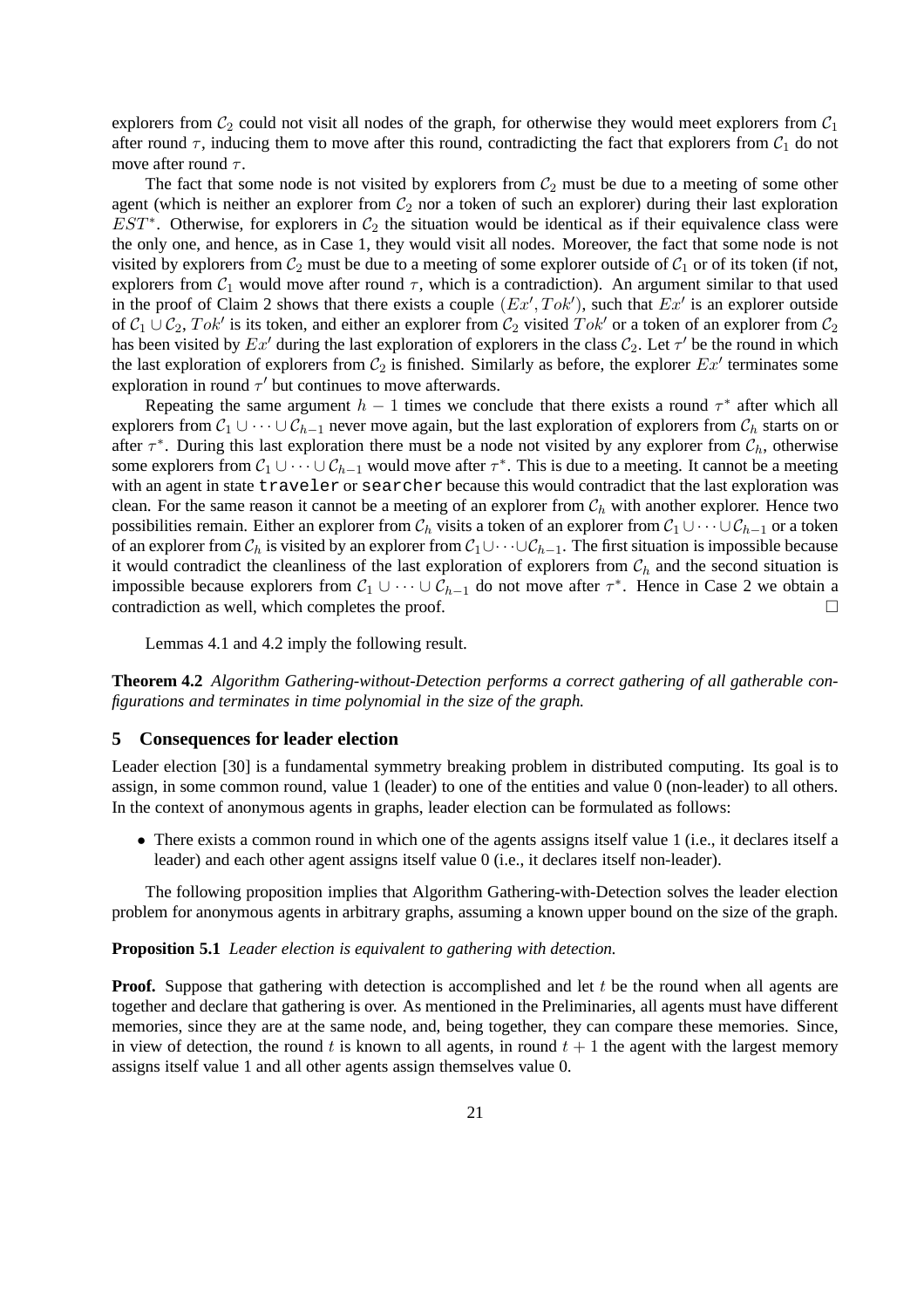Conversely, suppose that leader election is accomplished and let  $t$  be the round in which one of the agents assigns itself value 1 and all other agents assign themselves value 0. Starting from round  $t$  the agent with value 1 stops forever and plays the role of the token, all other agents playing the role of explorers. First, every explorer finds the token by executing procedure  $EXPLO(n)$  for  $T(EXPLO(n))$  rounds in phases  $n = 1, 2, \dots$ , until it finds the token in round  $t'$  (this round may be different for every explorer). Then every explorer executes procedure  $EST$  (using the token) and finds the map of the graph and hence its size  $m$ . Then it waits with the token until round  $t^* = t + \sum_{i=1}^{m} T(EXPLO(i)) + T(EST(m))$ . By this round all explorers must have found the token and executed procedure EST, i.e., they are all together with the token. In round  $t^*$  all agents declare that gathering is over.

Proposition 5.1 implies that the class of initial configurations for which leader election is at all possible (even only using an algorithm dedicated to this specific configuration) is equal to the class of initial configurations for which gathering with detection is possible, i.e., the class of configurations satisfying property **G**. Similarly as for gathering, we will say that a leader election algorithm is *universal* if it performs leader election for all such configurations.

The following corollary gives a complete solution of the leader election problem for anonymous agents in arbitrary graphs.

**Corollary 5.1** *If an upper bound on the size of the graph is known, then leader election is possible if and only if the initial configuration satisfies condition* **G***. Algorithm Gathering-with-Detection accomplishes leader election for all these configurations (by electing as leader the agent that has the largest memory in the round of the gathering declaration). If no upper bound on the size of the graph is known, then a universal algorithm for leader election does not exist.*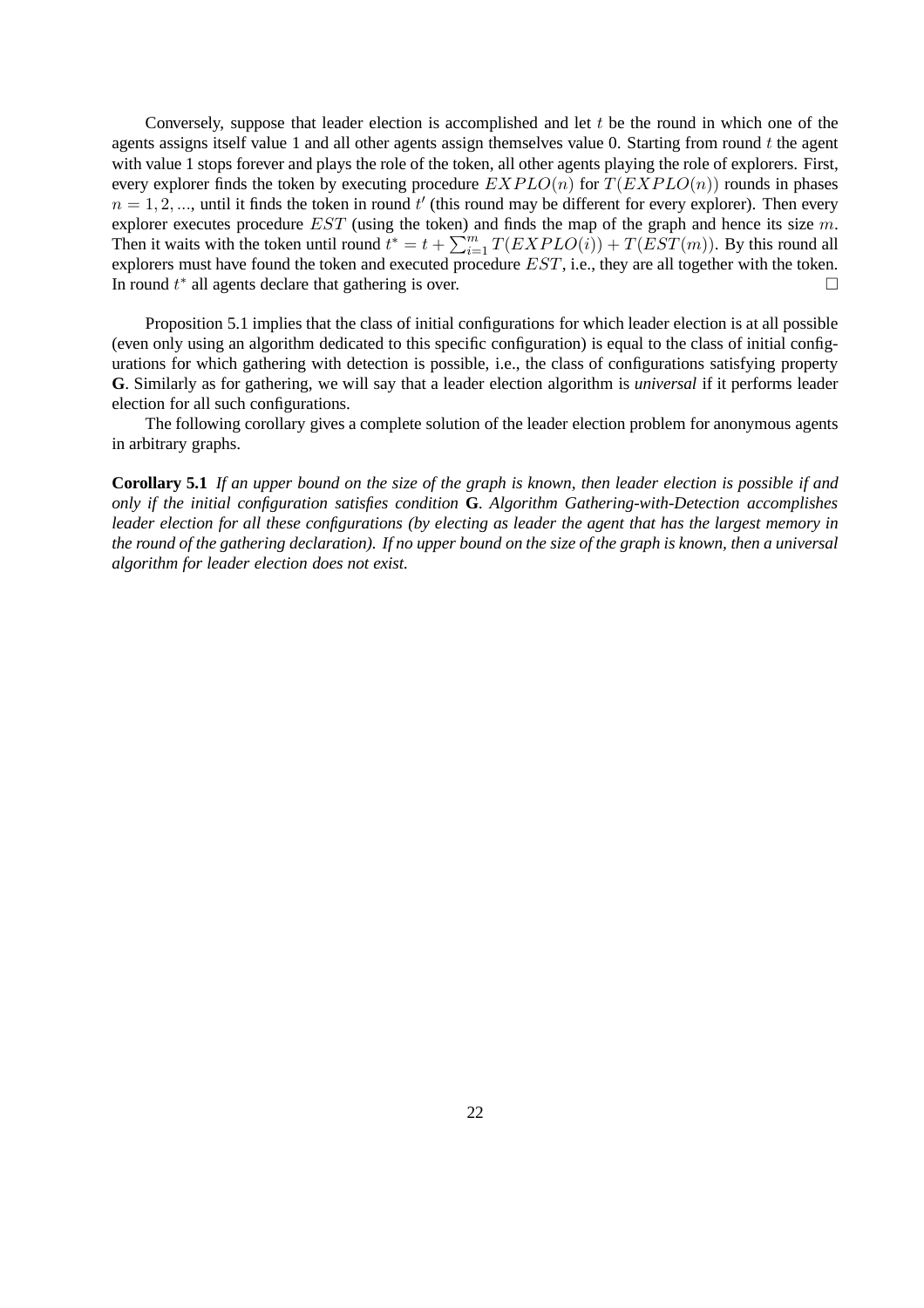# **References**

- [1] N. Agmon and D. Peleg, Fault-tolerant gathering algorithms for autonomous mobile robots, SIAM J. Comput. 36 (2006), 56-82.
- [2] S. Alpern, The rendezvous search problem, SIAM J. on Control and Optimization 33 (1995), 673-683.
- [3] S. Alpern, Rendezvous search on labelled networks, Naval Reaserch Logistics 49 (2002), 256-274.
- [4] S. Alpern and S. Gal, The theory of search games and rendezvous. Int. Series in Operations research and Management Science, Kluwer Academic Publisher, 2002.
- [5] J. Alpern, V. Baston, and S. Essegaier, Rendezvous search on a graph, Journal of Applied Probability 36 (1999), 223-231.
- [6] E. Anderson and R. Weber, The rendezvous problem on discrete locations, Journal of Applied Probability 28 (1990), 839-851.
- [7] E. Anderson and S. Fekete, Asymmetric rendezvous on the plane, Proc. 14th Annual ACM Symp. on Computational Geometry (1998), 365-373.
- [8] E. Anderson and S. Fekete, Two-dimensional rendezvous search, Operations Research 49 (2001), 107- 118.
- [9] E. Bampas, J. Czyzowicz, L. Gasieniec, D. Ilcinkas, A. Labourel, Almost optimal asynchronous rendezvous in infinite multidimensional grids. Proc. 24th International Symposium on Distributed Computing (DISC 2010), 297-311.
- [10] V. Baston and S. Gal, Rendezvous search when marks are left at the starting points, Naval Research Logistics 48 (2001), 722-731.
- [11] J. Chalopin, S. Das, A. Kosowski, Constructing a map of an anonymous graph: Applications of universal sequences, Proc. 14th International Conference on Principles of Distributed Systems (OPODIS 2010), 119-134.
- [12] M. Cieliebak, P. Flocchini, G. Prencipe, N. Santoro, Solving the robots gathering problem, Proc. 30th International Colloquium on Automata, Languages and Programming (ICALP 2003), 1181-1196.
- [13] R. Cohen and D. Peleg, Convergence properties of the gravitational algorithm in asynchronous robot systems, SIAM J. Comput. 34 (2005), 1516-1528.
- [14] R. Cohen and D. Peleg, Convergence of autonomous mobile robots with inaccurate sensors and movements, SIAM J. Comput. 38 (2008), 276-302.
- [15] J. Czyzowicz, A. Kosowski, A. Pelc, How to meet when you forget: Log-space rendezvous in arbitrary graphs, Proc. 29th Annual ACM Symposium on Principles of Distributed Computing (PODC 2010), 450-459.
- [16] J. Czyzowicz, A. Labourel, A. Pelc, How to meet asynchronously (almost) everywhere, Proc. 21st Annual ACM-SIAM Symposium on Discrete Algorithms (SODA 2010), 22-30.
- [17] G. De Marco, L. Gargano, E. Kranakis, D. Krizanc, A. Pelc, U. Vaccaro, Asynchronous deterministic rendezvous in graphs, Theoretical Computer Science 355 (2006), 315-326.